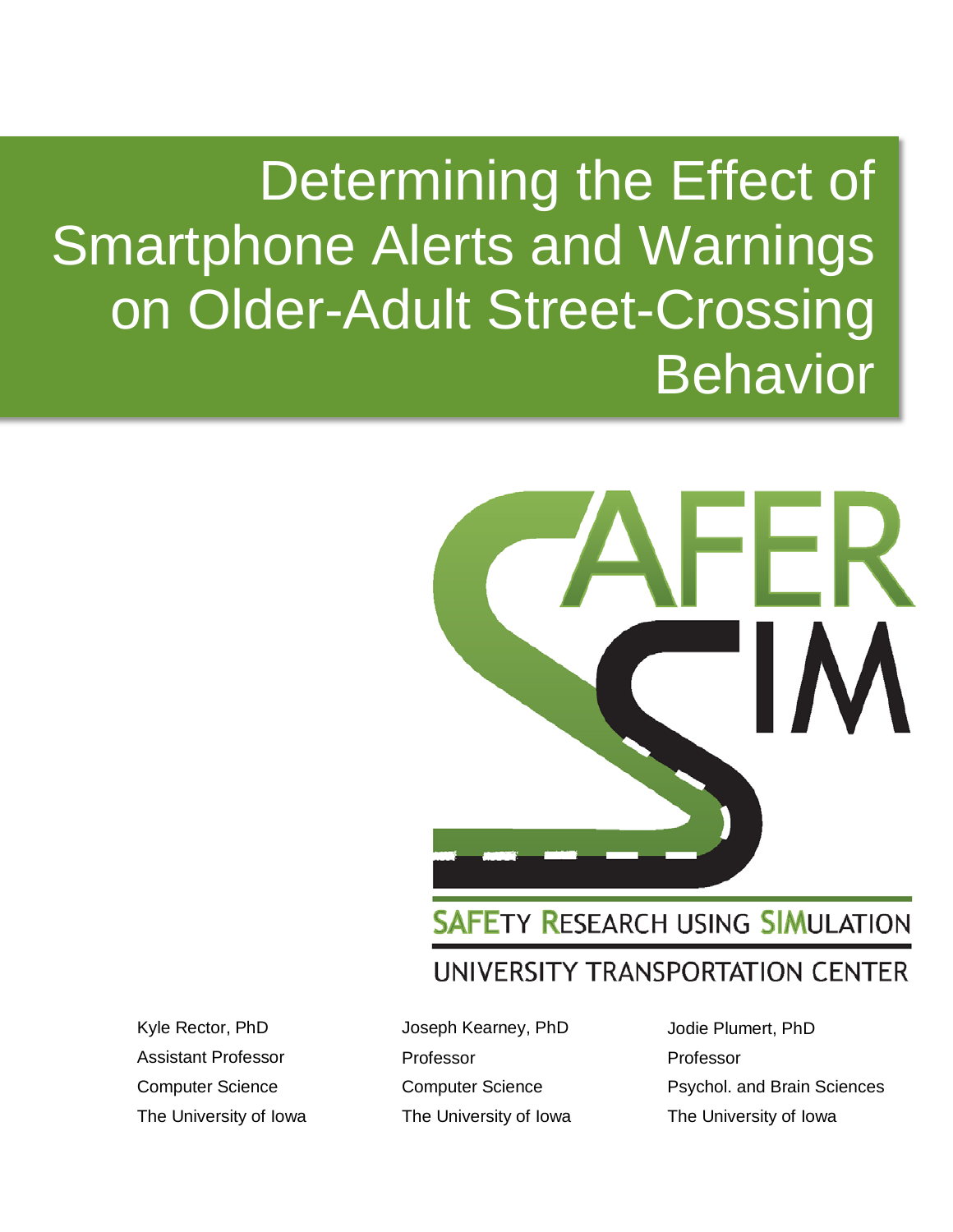Determining the Effect of Smartphone Alerts and Warnings on Older-Adult Street-Crossing Behavior

Kyle Rector, BS, MS, PhD Assistant Professor Computer Science The University of Iowa <https://orcid.org/0000-0003-4607-0920>

Joseph Kearney, BA, MA, MS, PhD Professor Computer Science The University of Iowa <https://orcid.org/0000-0002-0443-8152>

Jodie Plumert, BA, PhD Professor Psychological and Brain Sciences The University of Iowa <https://orcid.org/0000-0002-2150-7922> Jeehan Malik, BS PhD Student Computer Science The University of Iowa <https://orcid.org/0000-0002-0462-991X>

Morgan Di Napoli Parr, BS PhD Student Psychological and Brain Sciences The University of Iowa <https://orcid.org/0000-0003-3248-9640>

Jessica Flathau, BS Lab Manager Psychological and Brain Sciences The University of Iowa <https://orcid.org/0000-0001-7807-303X>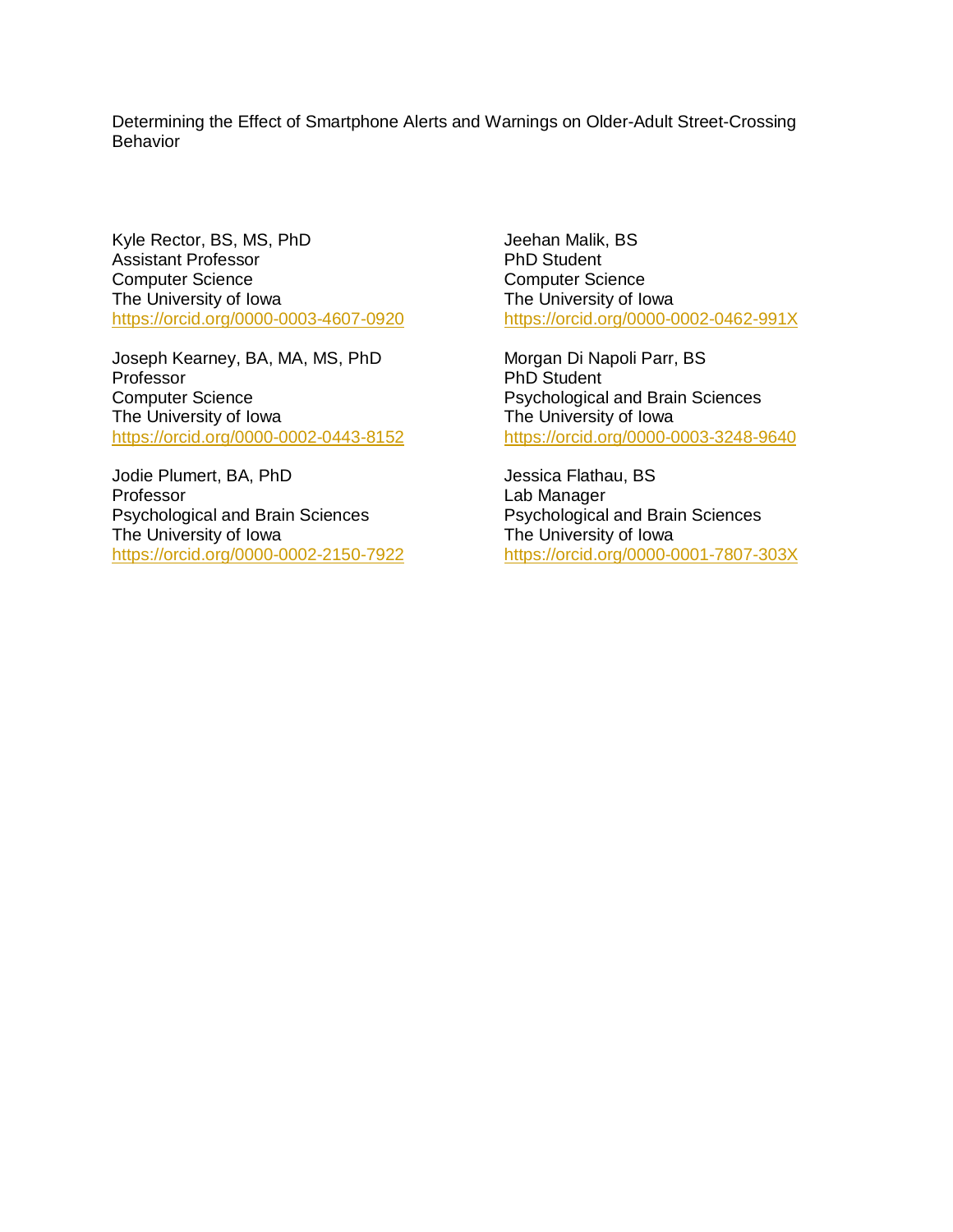A Report on Research Sponsored by

SAFER-SIM University Transportation Center

Federal Grant No: 69A3551747131

March 2020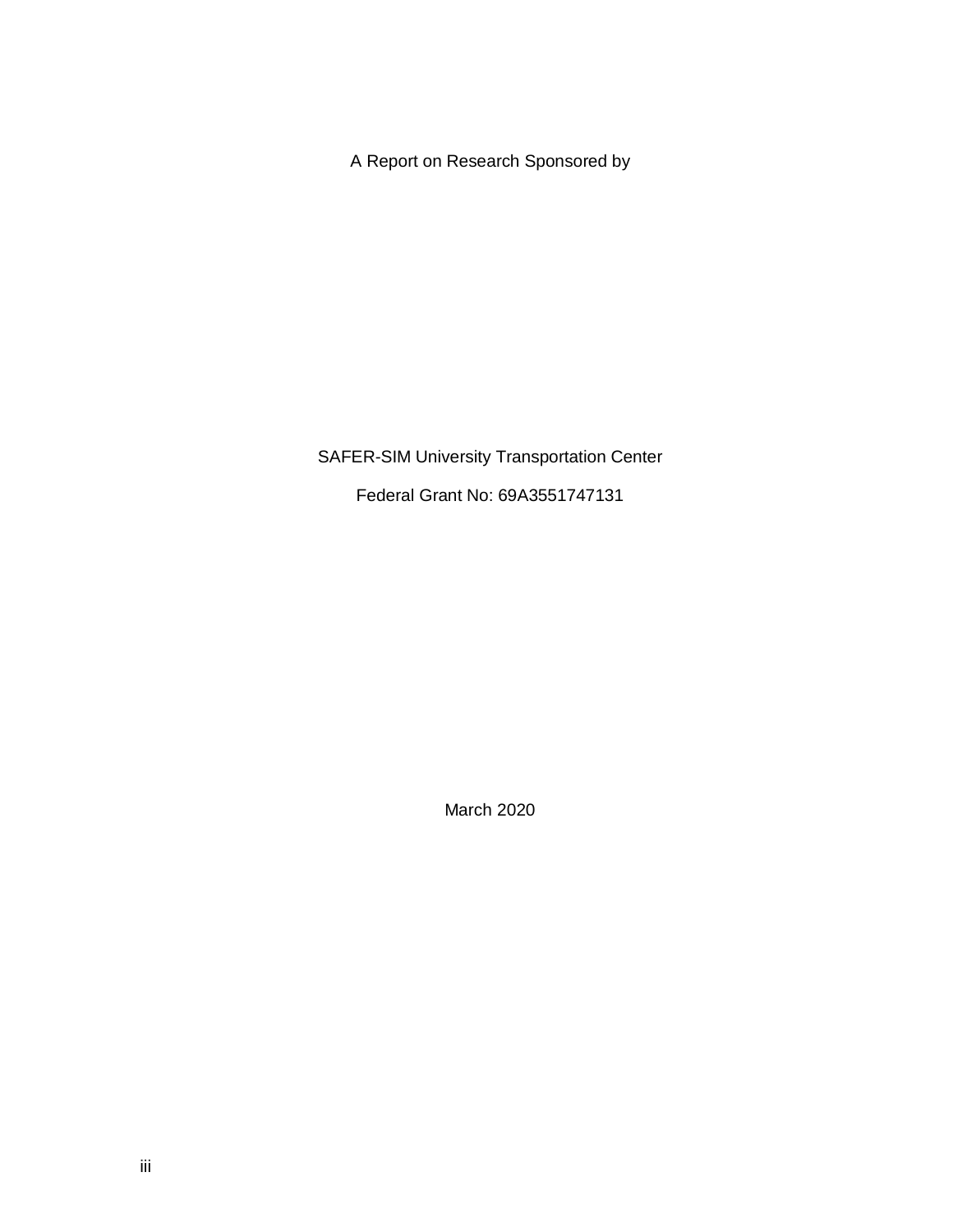#### *DISCLAIMER*

*The contents of this report reflect the views of the authors, who are responsible for the facts and the accuracy of the information presented herein. This document is disseminated in the interest of information exchange. The report is funded, partially or entirely, by a grant from the U.S. Department of Transportation's University Transportation Centers Program. However, the U.S. Government assumes no liability for the contents or use thereof.*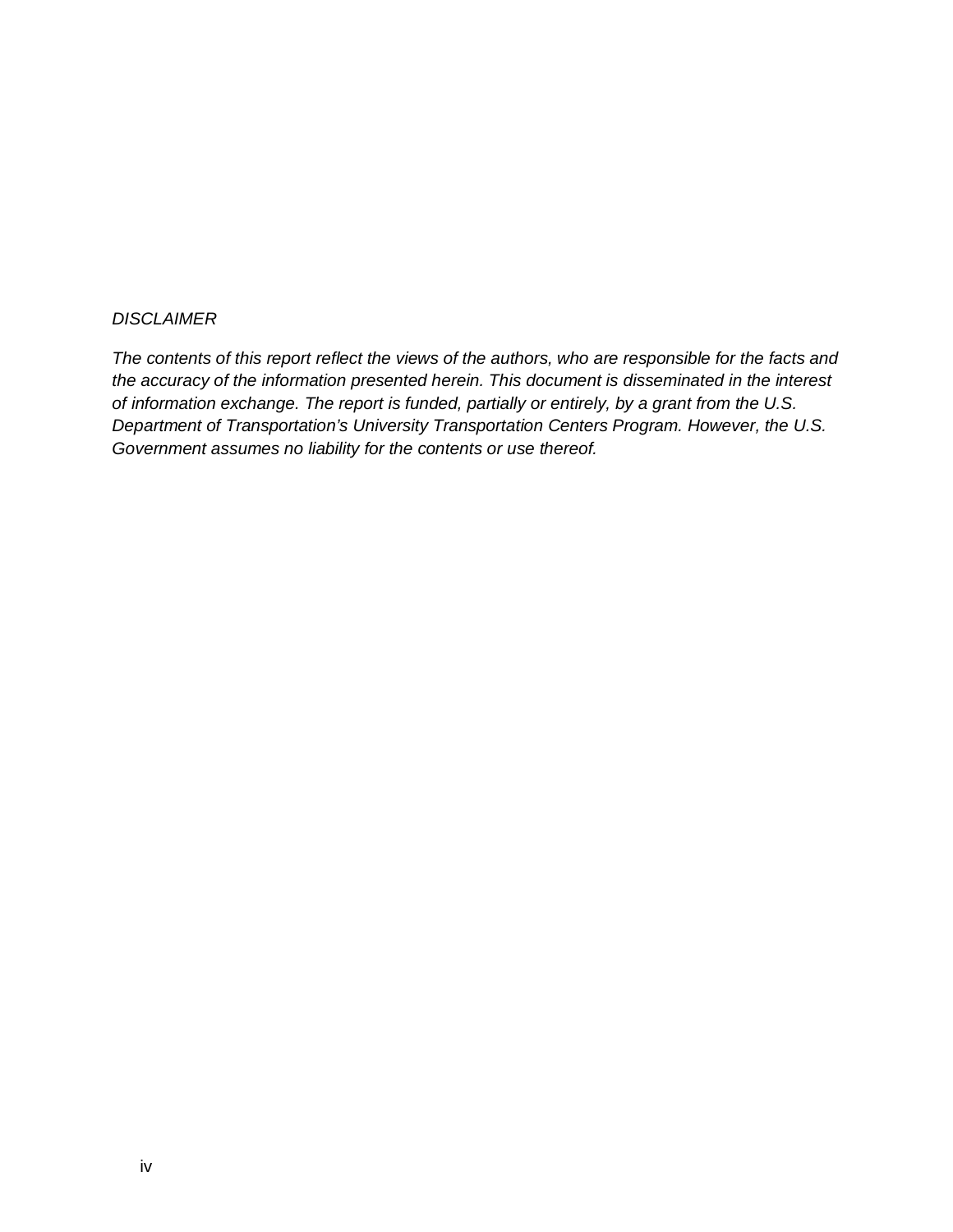### <span id="page-4-0"></span>**Table of Contents**

| 1 |     |  |  |  |  |  |
|---|-----|--|--|--|--|--|
| 2 |     |  |  |  |  |  |
|   | 2.1 |  |  |  |  |  |
|   | 2.2 |  |  |  |  |  |
|   | 2.3 |  |  |  |  |  |
| 3 |     |  |  |  |  |  |
|   | 3.1 |  |  |  |  |  |
|   |     |  |  |  |  |  |
|   |     |  |  |  |  |  |
|   | 3.2 |  |  |  |  |  |
| 4 |     |  |  |  |  |  |
|   | 4.1 |  |  |  |  |  |
|   | 4.2 |  |  |  |  |  |
|   |     |  |  |  |  |  |
|   |     |  |  |  |  |  |
|   | 4.3 |  |  |  |  |  |
|   | 4.4 |  |  |  |  |  |
|   | 4.5 |  |  |  |  |  |
|   | 4.6 |  |  |  |  |  |
|   |     |  |  |  |  |  |
|   |     |  |  |  |  |  |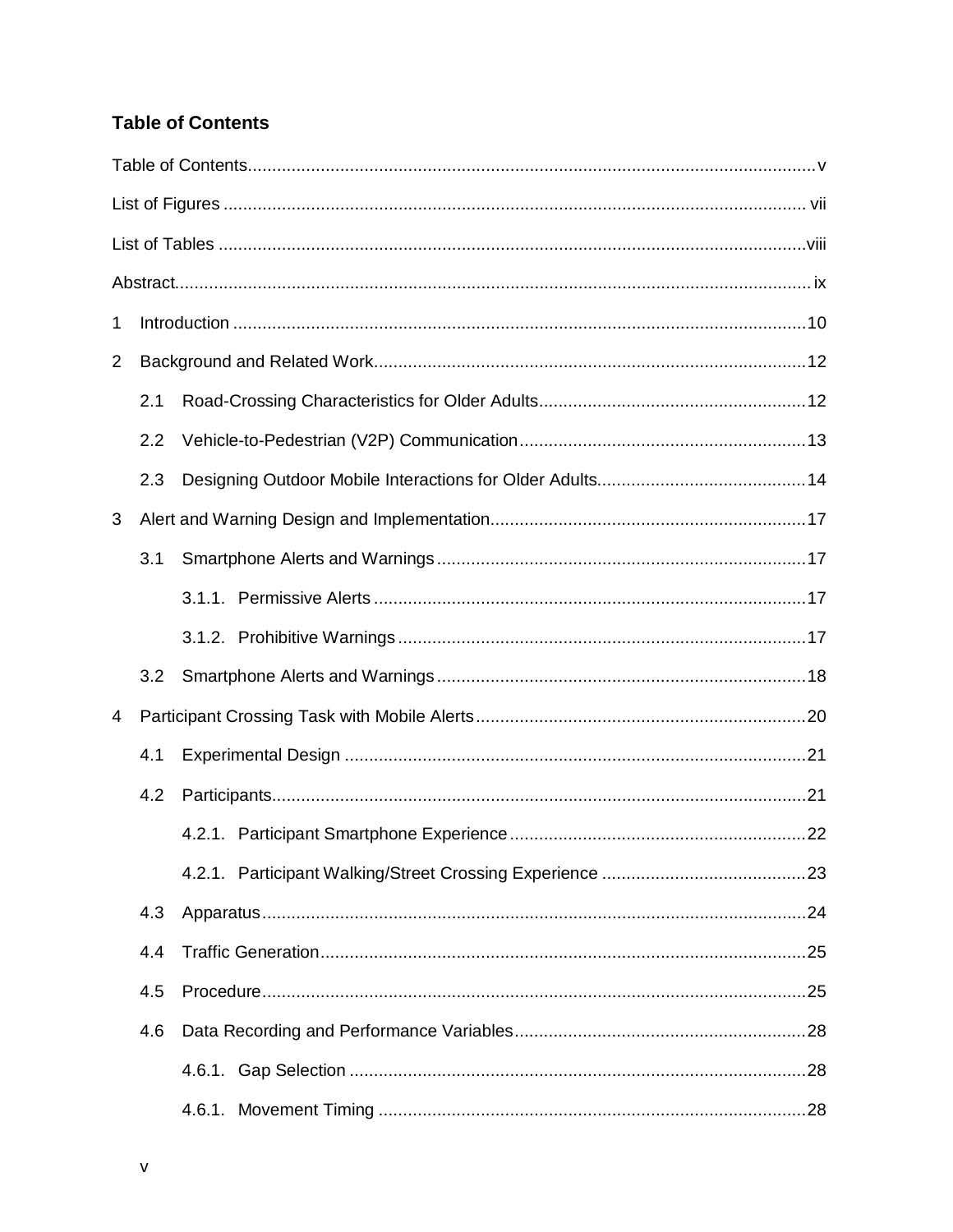|                | 4.7 |  |  |  |  |
|----------------|-----|--|--|--|--|
|                |     |  |  |  |  |
|                |     |  |  |  |  |
| 5              |     |  |  |  |  |
|                | 5.1 |  |  |  |  |
|                |     |  |  |  |  |
|                |     |  |  |  |  |
|                |     |  |  |  |  |
|                |     |  |  |  |  |
|                | 5.2 |  |  |  |  |
|                |     |  |  |  |  |
|                |     |  |  |  |  |
| 6              |     |  |  |  |  |
|                | 6.1 |  |  |  |  |
|                | 6.2 |  |  |  |  |
|                | 6.3 |  |  |  |  |
| 7 <sup>1</sup> |     |  |  |  |  |
|                |     |  |  |  |  |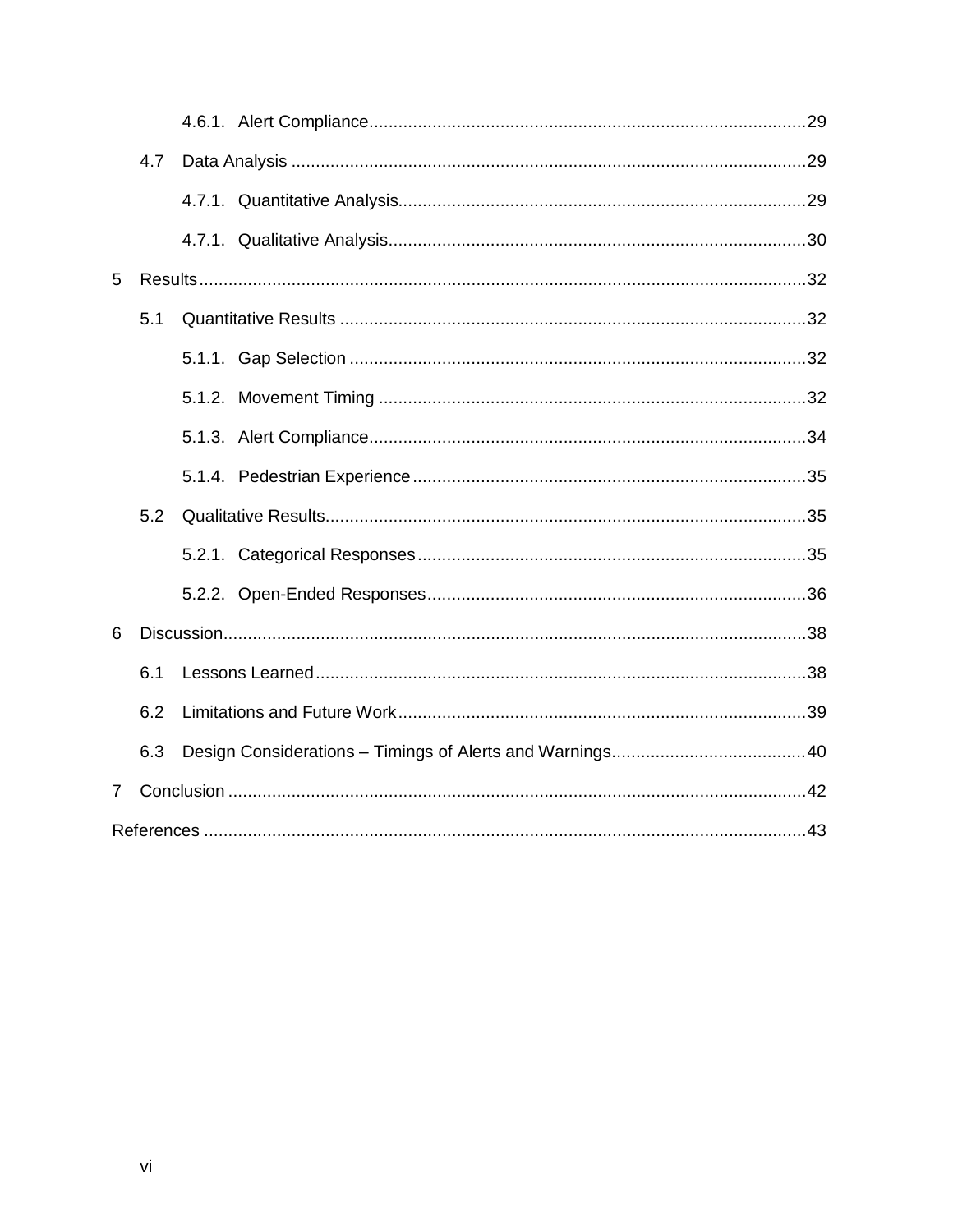# <span id="page-6-0"></span>**List of Figures**

| Figure 3.1 - Photo of the permissive alert (left) and prohibitive warning (right)17             |
|-------------------------------------------------------------------------------------------------|
| Figure 3.2 - Diagram showing when the warnings or alerts turned on and off based on the         |
| gap between the lead and tail car. The phone displayed visuals (long solid lines), played audio |
|                                                                                                 |
| Figure 4.1 - A person using the smartphone alert system in our street-crossing scenario.        |
|                                                                                                 |
| Figure 5.1 - Logistic regression curves modeling probability of taking a gap as a function of   |
|                                                                                                 |
| Figure 5.2 - # of participants who reported whether they noticed audio (left), vibration        |
|                                                                                                 |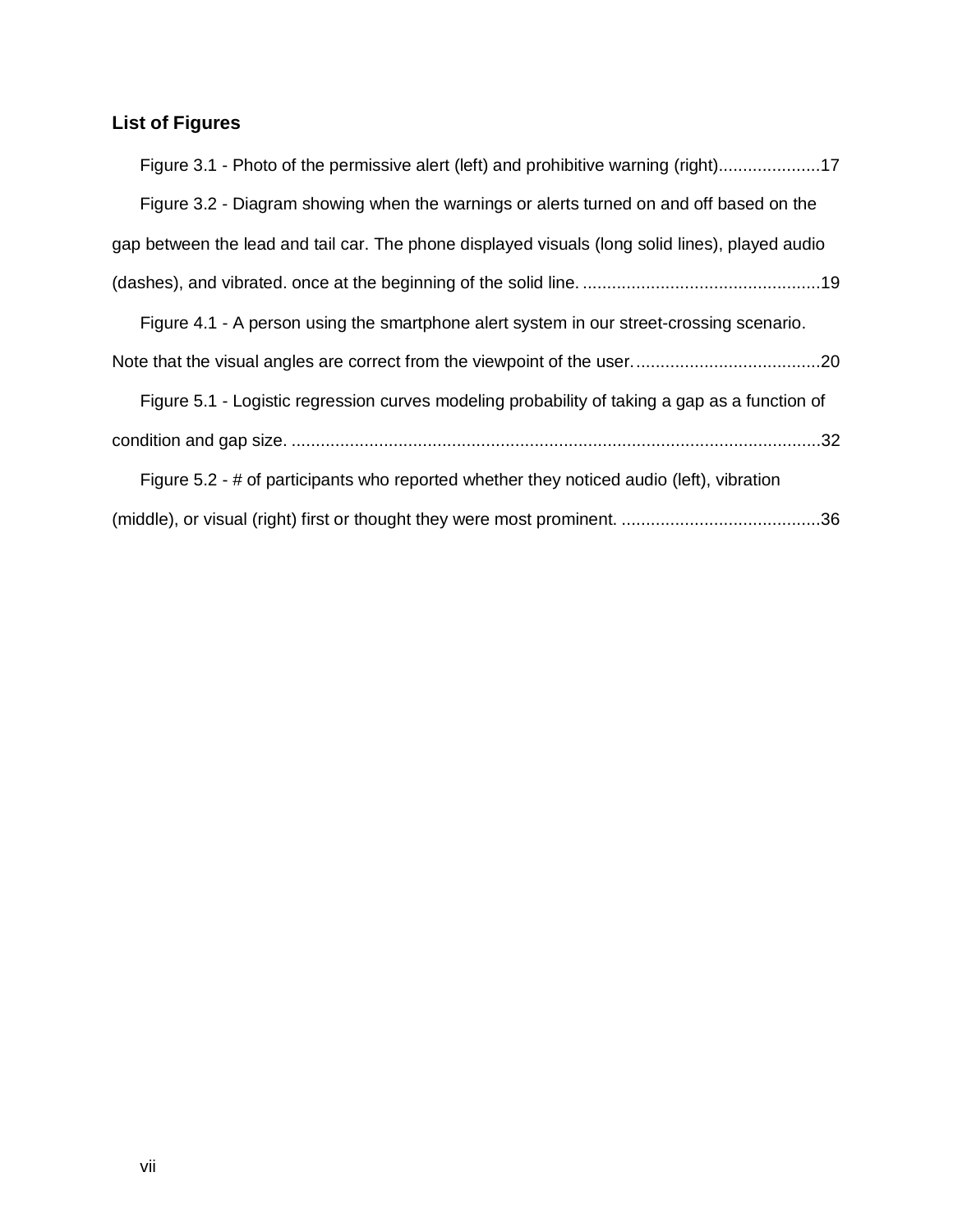## <span id="page-7-0"></span>**List of Tables**

| Table 4.2 - Participant smartphone usage: # who own a smartphone and means and          |  |
|-----------------------------------------------------------------------------------------|--|
| standard deviations (in parentheses) for comfort and skill using a smartphone22         |  |
| Table 4.3 - Means and Standard Deviations (in parentheses) of participant walking and   |  |
|                                                                                         |  |
|                                                                                         |  |
| Table 5.1 - Means and std. deviations (in parentheses) of movement timing measures      |  |
|                                                                                         |  |
| Table 5.2 - Table displaying how often participants complied or did not comply with the |  |
|                                                                                         |  |
| Table 5.3 - Table displaying how often participants complied or did not comply with the |  |
|                                                                                         |  |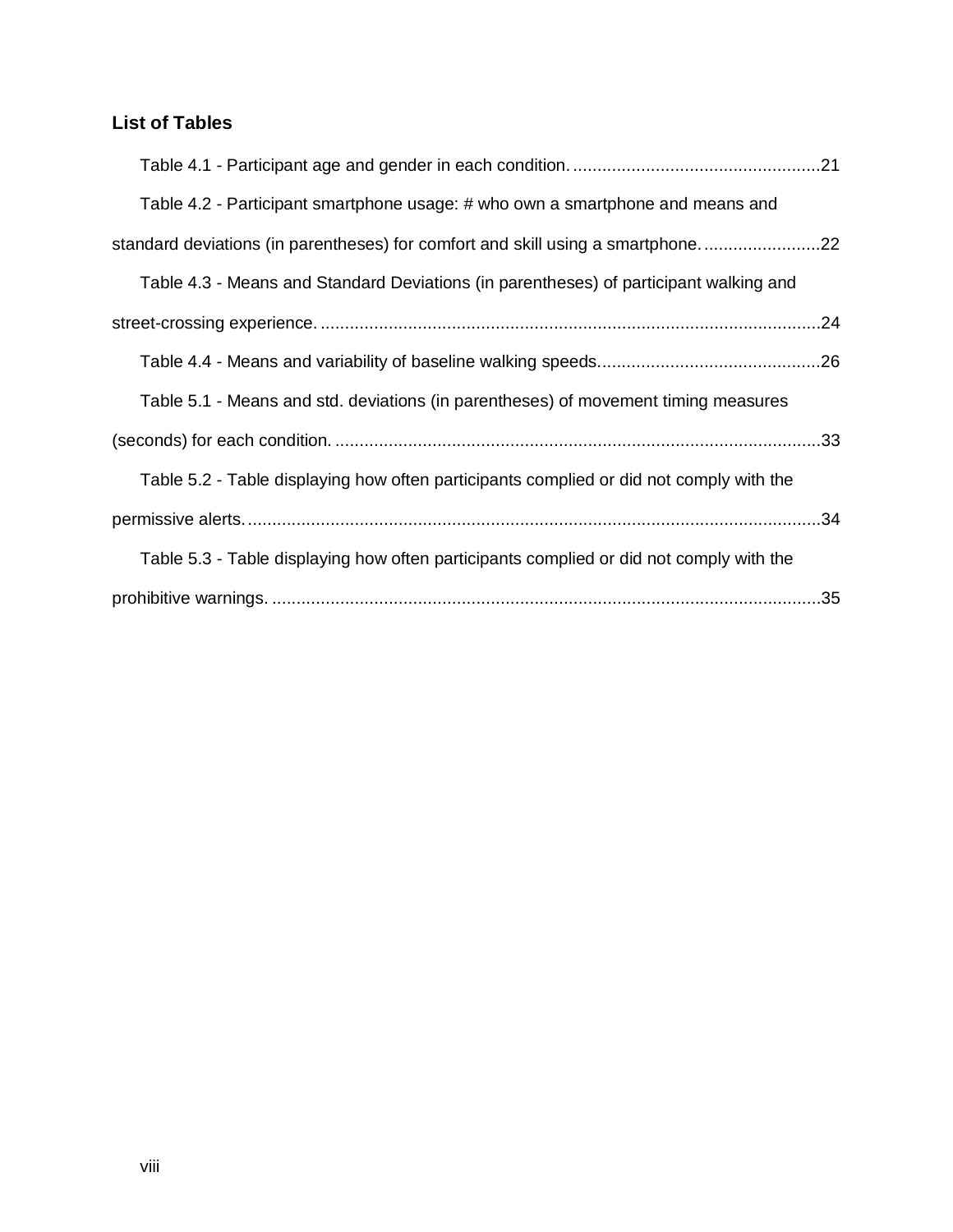#### <span id="page-8-0"></span>**Abstract**

Research has shown that older pedestrians have more difficulty making road-crossing decisions than younger adults. This presents an opportunity for vehicle-to-pedestrian (V2P) communication to assist older adults' street-crossing decisions. We developed ability-based permissive alerts (safe to cross) and prohibitive warnings (not safe to cross) for a smartphone in a virtual street-crossing environment. We conducted a between-subjects study with 66 participants ages 65-84 to understand the effects of these alerts and warnings. We found differences between the permissive alerts and prohibitive warnings: (1) permissive participants were more likely to take smaller gaps than control participants (prohibitive had no effect); (2) permissive participants were more compliant with alerts (Cohen's Kappa: .80) than prohibitive participants (Kappa: .50); and (3) 10/22 prohibitive participants reported the warnings as annoying (none for permissive). These findings give insights into V2P design and raise questions about how V2P alerts affect older-adult street-crossing behavior.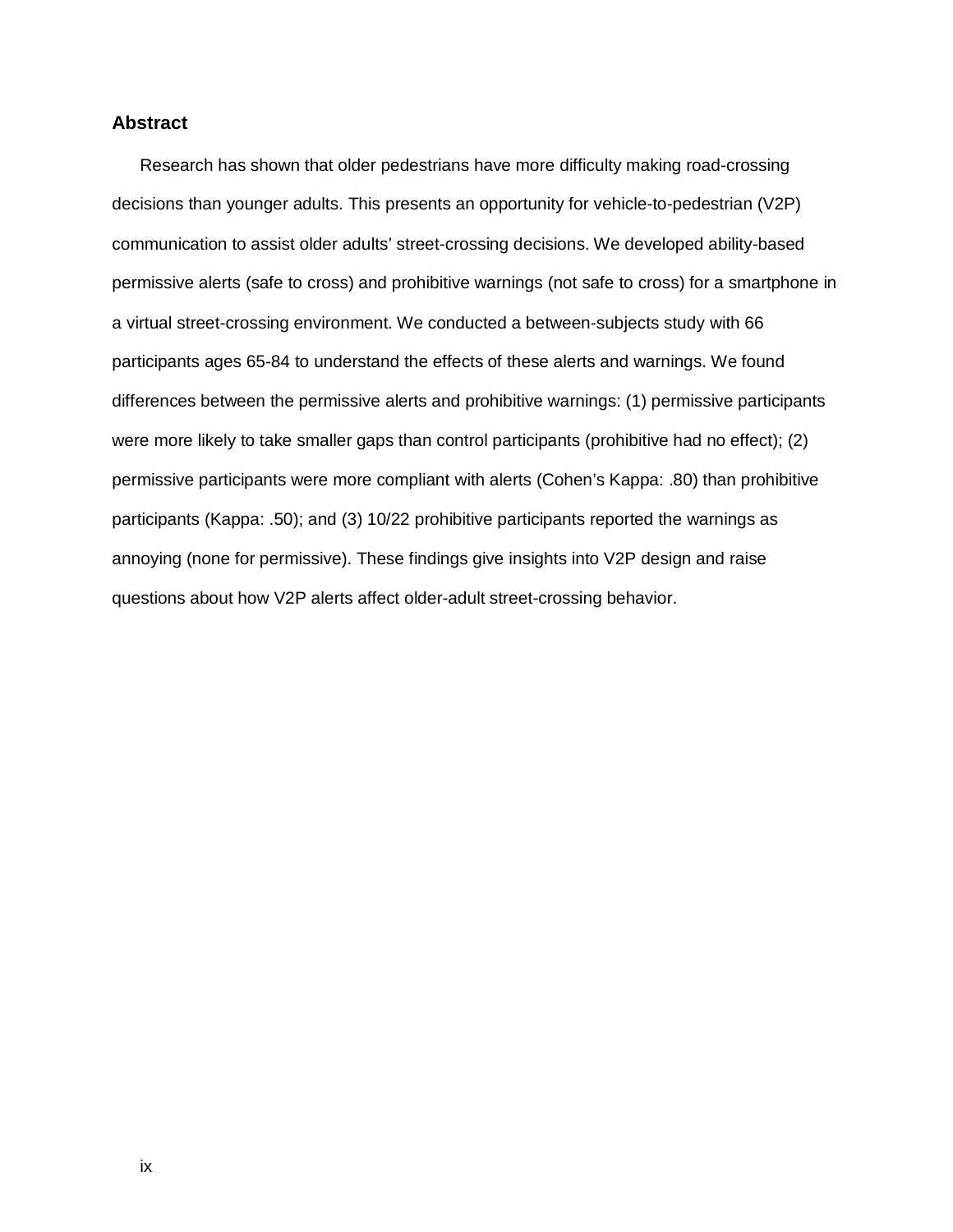#### <span id="page-9-0"></span>**1 Introduction**

Pedestrian injuries and deaths caused by motor vehicles are a major concern worldwide. Globally, the number of annual road traffic deaths has reached 1.35 million, with the highest rates in developing countries [1]. In the U.S., the number of pedestrians killed along roadways in 2018 was the highest since 1990 [2]. Older pedestrians represent a particularly vulnerable population, as 20 percent of all pedestrian fatalities in 2017 were people 65 years and older [3].

Research studies investigating road-crossing behavior have shown that older adults have more difficulty than younger adults in making road-crossing decisions. For example, Dommes and Cavallo investigated how age-related decline affects the ability of older adults to choose safe temporal gaps (i.e., the time between two vehicles) when physically crossing a virtual road [4]. They found that older pedestrians were more likely than younger pedestrians to make road-crossing decisions that would lead to collisions when car speeds were higher (50 km/h and above) and to miss opportunities to cross when car speeds were lower (30 km/h). Research suggests that the factors influencing older pedestrians' road-crossing decisions include perceptual, cognitive, and physical performance decline due to aging [4–6].

In a virtual environment setting, research has shown that providing smartphone alerts that inform younger texting pedestrians whether it is safe or unsafe to cross can improve road-crossing behavior [7,8]. Smartphone alerts have the potential to inform older adults as well given that smartphone usage increased by 24 percent between 2013 and 2017 among older adults (ages 65+) [9]. To the best of our knowledge, however, there is no research on how to use mobile devices to help older pedestrians make safe road-crossing decisions.

To address this problem, we conducted a between-subjects user study with 66 participants ages 65-84 to study the effect of smartphone alerts and warnings on their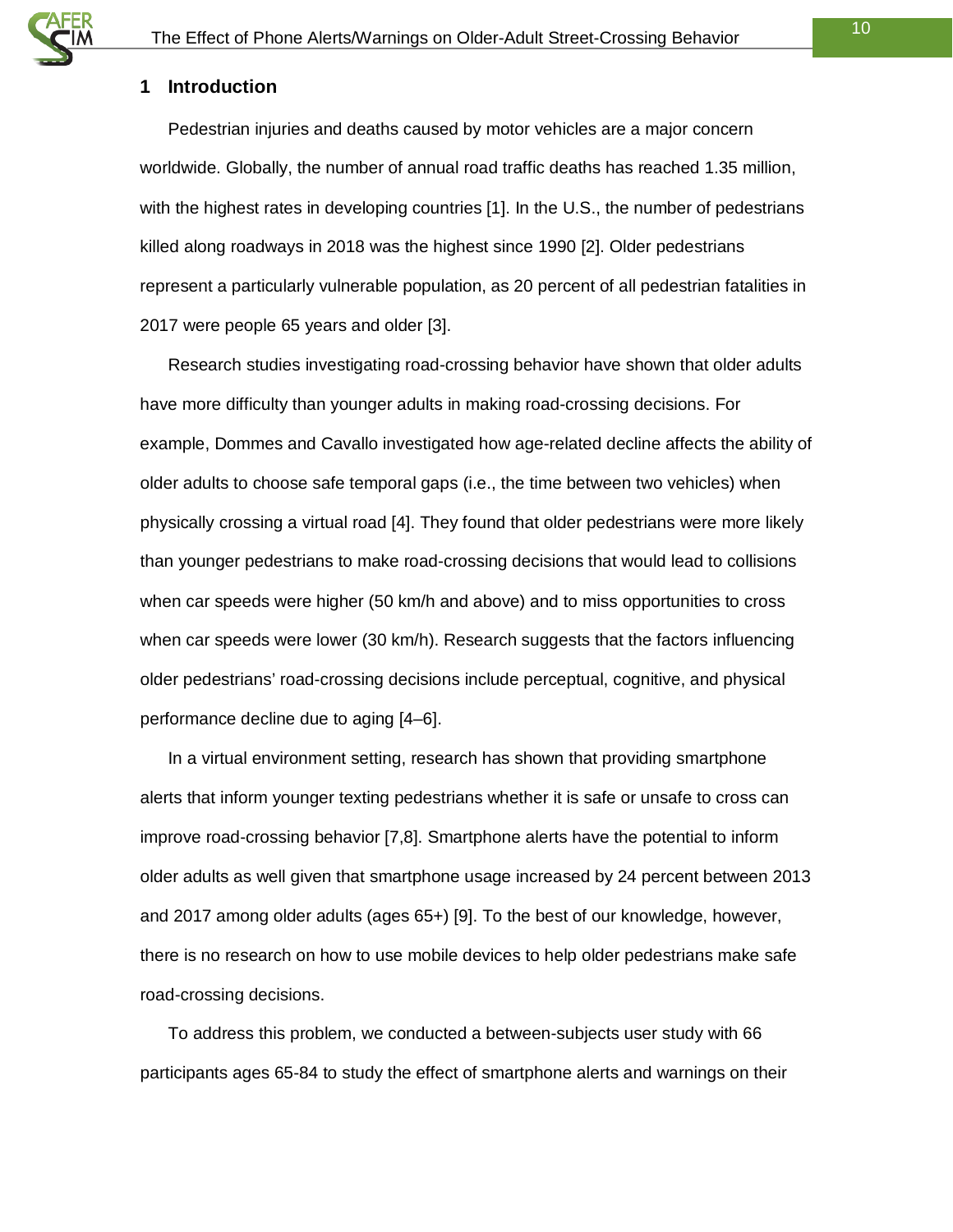

road-crossing decisions. We developed two types of systems that provided visual, haptic, and auditory alerts or warnings to older pedestrians as they decided when to cross a road in a virtual environment. Our systems were ability-based; we used each user's brisk walking speed to determine whether it was safe to cross the street in a stream of traffic.

We determined that participants in the control condition (who received no alerts or warnings) were conservative in their gap choices and missed many opportunities to cross. Participants who received permissive alerts were more compliant with the alerts (Cohen's Kappa: .80) than participants who received prohibitive warnings (Kappa: .50). Consequently, participants who received permissive alerts were more likely to take smaller gaps than participants who received prohibitive warnings or control participants. Participants described the prohibitive warnings as "annoying," while this was not the case for permissive alerts. Our findings have design implications for vehicle-topedestrian (V2P) systems that provide information about street crossing for older adults.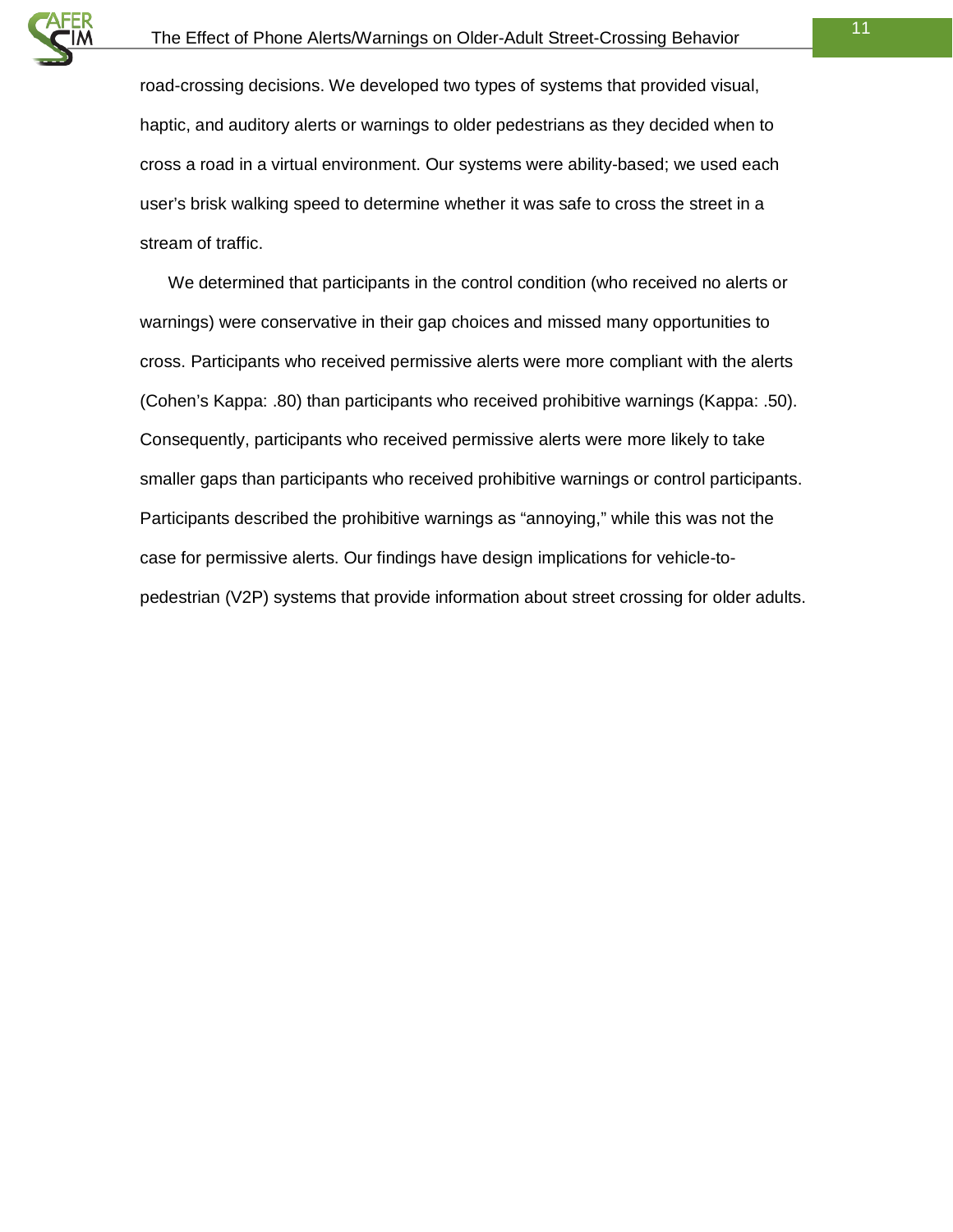#### <span id="page-11-0"></span>**2 Background and Related Work**

#### <span id="page-11-1"></span>**2.1 Road-Crossing Characteristics for Older Adults**

Given the concerns about pedestrian injuries and fatalities in older populations, researchers have studied road-crossing behavior in older adults. Zito et al. conducted a head- and eye-tracking study to compare road-crossing behavior in younger and older pedestrians [10]. Participants indicated their crossing decision by taking a step forward in a virtual environment with cars approaching at two different speeds on a one-lane road. They found a significant effect of age on the number of potential crashes and the number of missed opportunities to cross at both slower and faster speeds. They also found that the number of gaze fixations towards the ground was higher in the older group. Naveteur et al. [11] showed that older adults take longer when stepping from a curb to cross the street, and that this delay increases with age and fear of falling. Together, this suggests that negotiating the demands of planning movements while making crossing decisions places a heavier burden on older pedestrians.

Another study, by Dommes and Cavallo [4], used a virtual environment to examine differences between three groups: young adults (20-35 years), younger-old adults (60-67 years) and older-old adults (70-84 years). The study aimed to investigate how agerelated decline affected the ability of older adults to choose safe temporal gaps when physically crossing a virtual road. Both the younger-old and older-old adults made a greater number of unsafe decisions than the young adults when car speeds were high (50 km/h and above), but there was no difference between the two old adult groups. They also found that the younger-old participants missed significantly more opportunities to cross when cars were traveling at 30 km/h (25 mph), suggesting that they underestimated their road-crossing ability when traffic was moving slower. Other work in which older and younger participants viewed videos of simulated traffic and made key presses to indicate their willingness to cross has also shown that, while older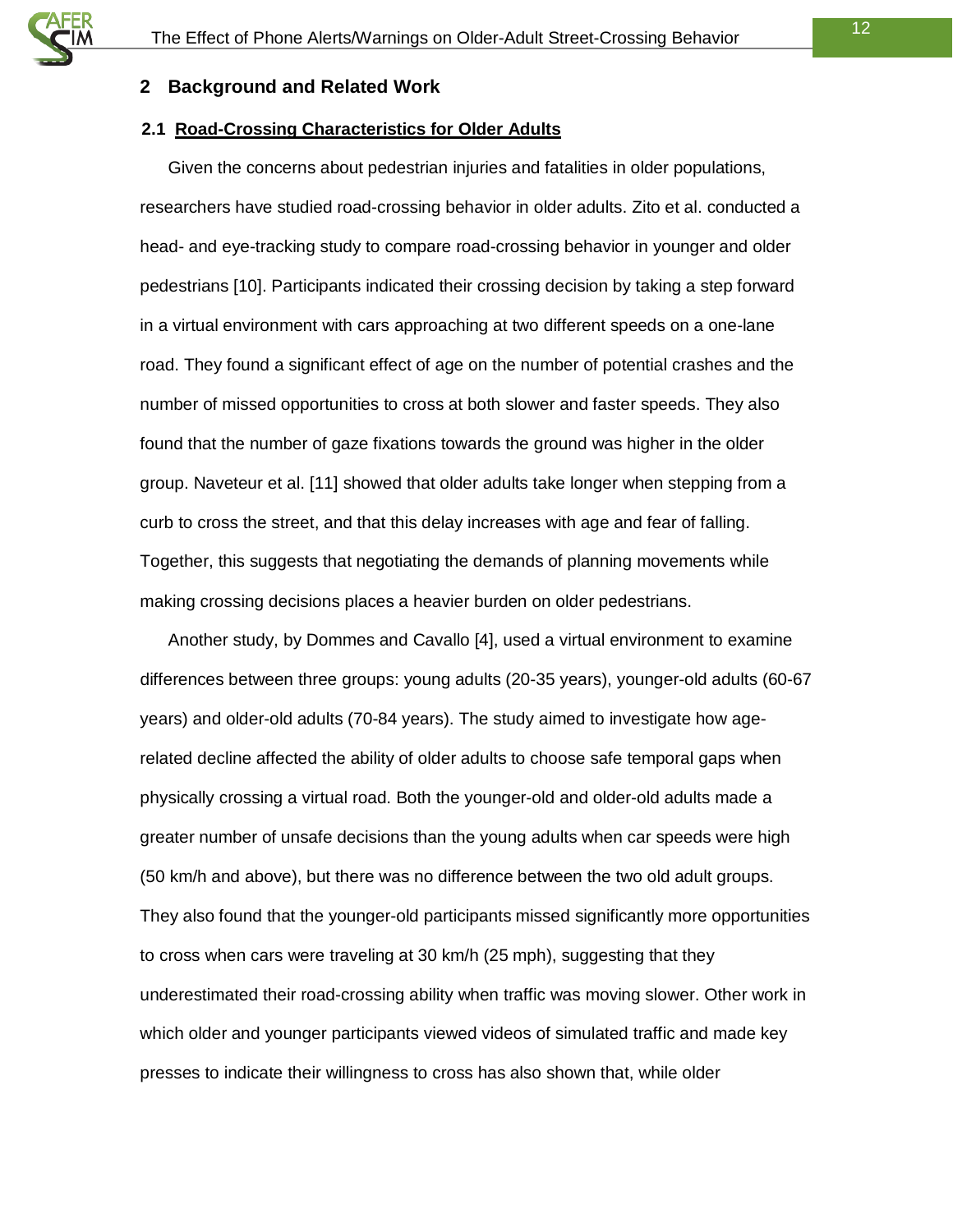

participants sometimes choose unsafe gaps to cross, they also miss opportunities to cross [12].

Together, the research on road-crossing skills in older pedestrians indicate that they have more difficulty than younger pedestrians in making road-crossing decisions. This difficulty manifests itself in choosing gaps that are unsafe when traffic speeds are high, and in missing opportunities to cross when traffic speeds are low.

#### <span id="page-12-0"></span>**2.2 Vehicle-to-Pedestrian Communication**

Smartphone apps have the potential to inform older adults about when it is safe or risky to cross a roadway. Smartphone usage among older people has increased from 18 percent to 42 percent between 2013 and 2017 [9]. Further, over three quarters of smartphone owners above 50 years of age say that they use smartphones to get directions or traffic information [13].

There is increasing research on how to use V2P communication to improve pedestrian safety by incorporating connected-vehicles technology into smartphones [14– 16]. The goal is for vehicles and phones to exchange information about their positions and movements. V2P communication could make pedestrians "visible" to drivers even when occluded by an object or in the dark (and vice versa). Researchers have developed phone apps that exchange information with nearby vehicles and send collision warnings to both the driver and pedestrian [17,18]. Despite this, there is little research on how smartphone alerts can help older pedestrians.

Recently, Rahimian et al. examined whether V2P communication delivered via a cell phone app could mitigate the harmful effects of texting on pedestrian road-crossing safety. They conducted two experiments with college-age participants in a virtual environment to investigate the impact of sending "permissive alerts" or "prohibitive warnings" to texting pedestrians [7,8]. The first study informed the texting participant when a safe gap was approaching by using a countdown clock and an auditory alert on the phone ("permissive alerts"). They found that participants who received alerts were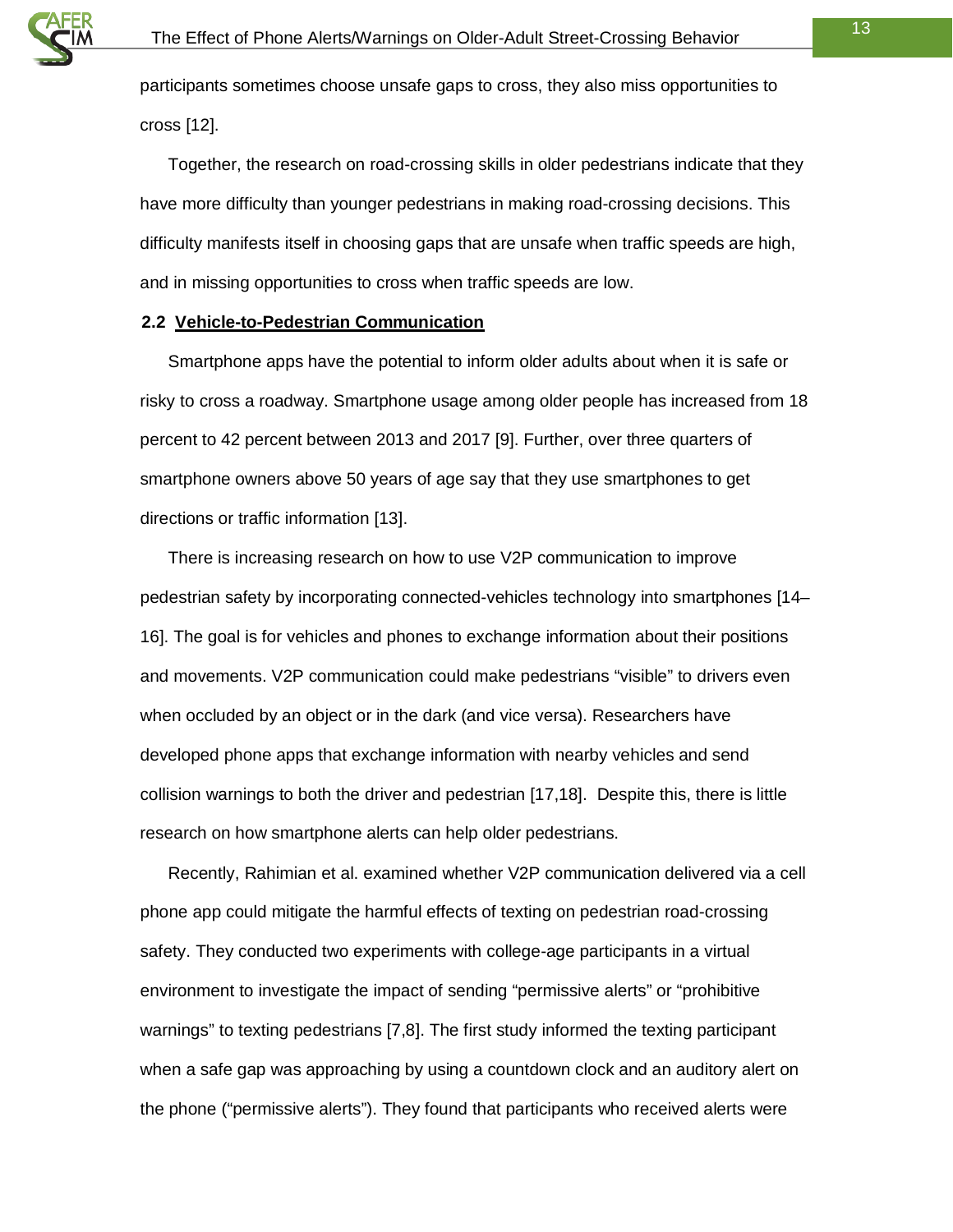highly likely to cross the first alerted gap. On average, they selected larger gaps and had more time to spare when they crossed the road than texting participants who did not receive alerts. However, texting participants who received alerts spent much less time looking at oncoming traffic, indicating an overreliance on technology.

The second study used a complementary approach—an auditory alarm went off when texting pedestrians began to cross a dangerously small gap ("prohibitive warnings"). Participants in the warning group exhibited more cautious road-crossing behavior overall than the no-texting and texting-without-warnings groups, waiting significantly longer and choosing larger gaps for crossing. However, participants who received a warning after they entered the road never reversed their motion and returned to the side of the road. This highlights the importance of the timing of alerts relative to when people make decisions and actions—once people start an action, it is difficult for them to stop.

These two studies provide insight on how smartphone warning systems can positively affect road-crossing behavior. However, these studies were based on a younger population (college-age students). Because these participants were young, healthy adults with no mobility issues, the cell phone alerts and warnings used a onesize-fits-all approach in terms of the size of gaps alerted or warned. With older adults, however, this approach is unlikely to work because older adults may walk at different speeds [19]. As a result, a given temporal gap that is crossable for one older person may not be crossable for another older person. To address this problem, we need to tailor alerts and warnings to the ability of the user. In this project, we aimed to examine how alerts and warnings based on individual walking speeds influence older pedestrians' road-crossing performance.

#### <span id="page-13-0"></span>**2.3 Designing Outdoor Mobile Interactions for Older Adults**

Researchers have explored how older adults respond to visual, auditory, and haptic information in navigation settings. Arab et al. examined haptic patterns to help older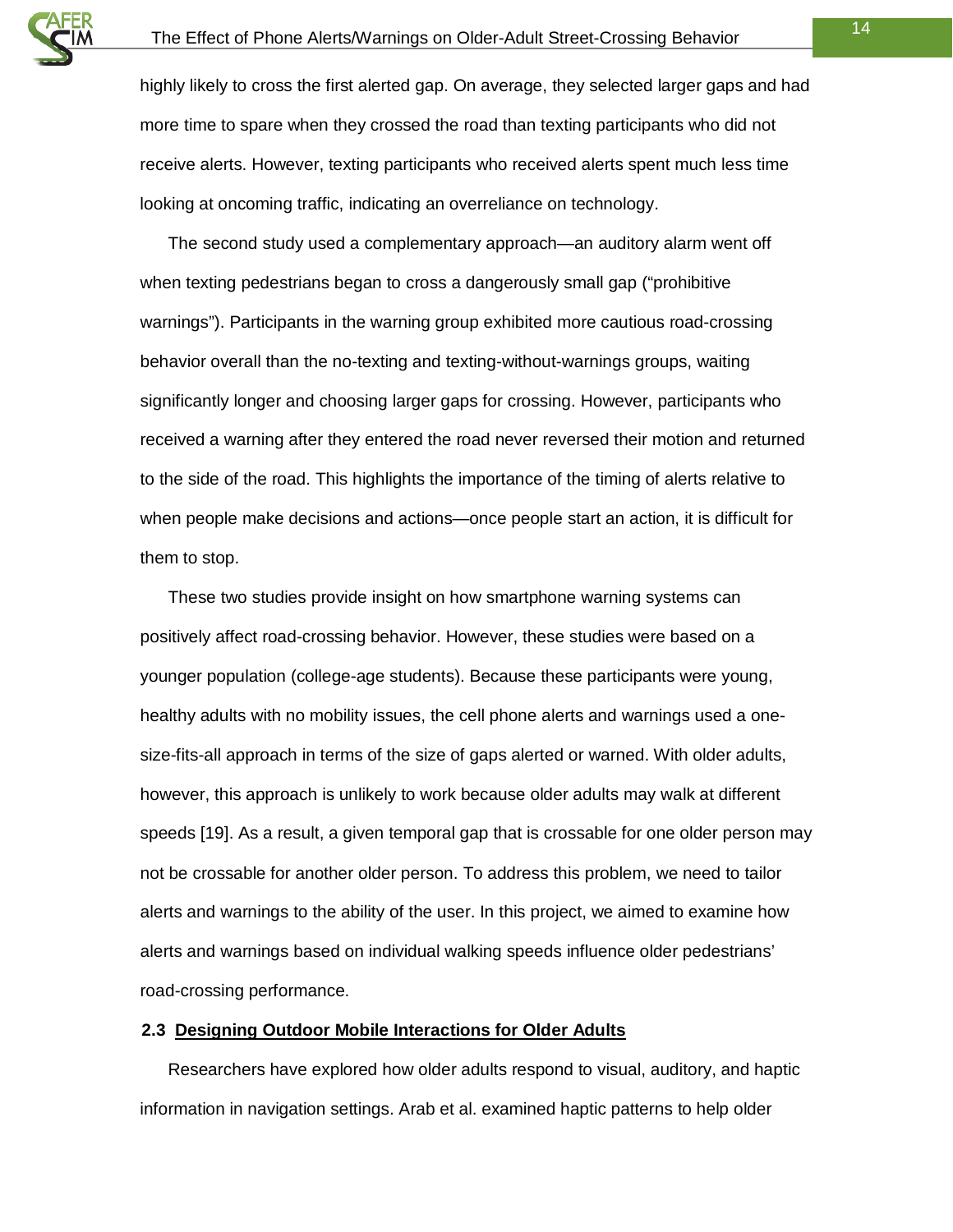pedestrians while they navigate. Haptic patterns on a vibrotactile wrist band indicated which direction participants should move while they navigated outdoors (e.g., back, right, left) [20]. They found that repeating a pattern of sequential vibrations was not crucial for their discrimination and in fact can cause confusion. As a design recommendation for haptic aids, they suggested making the design of important messages as simple as possible, with strong continuous signals and minimum repetitions.

Montuwy et al. compared auditory, visual, and haptic feedback in navigational aids for older pedestrians [21]. Each participant individually went through four types of navigation: paper maps, auditory feedback provided through bone-conduction headphones, visual guidance embedded in the virtual environment, and haptic feedback transmitted through a wristband. They found that all participants easily perceived and understood the visual and auditory feedback. The study supported the claim that visual and auditory modalities displaying adequate types of feedback could help in compensating for age-related declines in functioning. They also found that using haptic patterns alone caused difficulties in navigation for older pedestrians.

In order to aid physical activities among older adults, Qian et al. used a mobile phone with a built-in accelerometer and haptic feedback [22]. The phone monitored and maintained walking speeds of 15 participants. They chose two distinguishable haptic patterns to tell the participant to walk faster or slower. They found that on average participants took more steps when presented with haptic cues. Thirteen participants agreed that haptic cues would be helpful.

To understand the mobility challenges of older adults, Felberbaum et al. [23] conducted 17 semi-structured interviews and focus group sessions with adults aged 73- 90. They used the International Classification of Functioning, Disability and Health to analyze mobility challenges by considering health conditions and contextual factors. They uncovered design requirements to support the mobility of older adults, including that the technology should run automatically without having to learn it and should not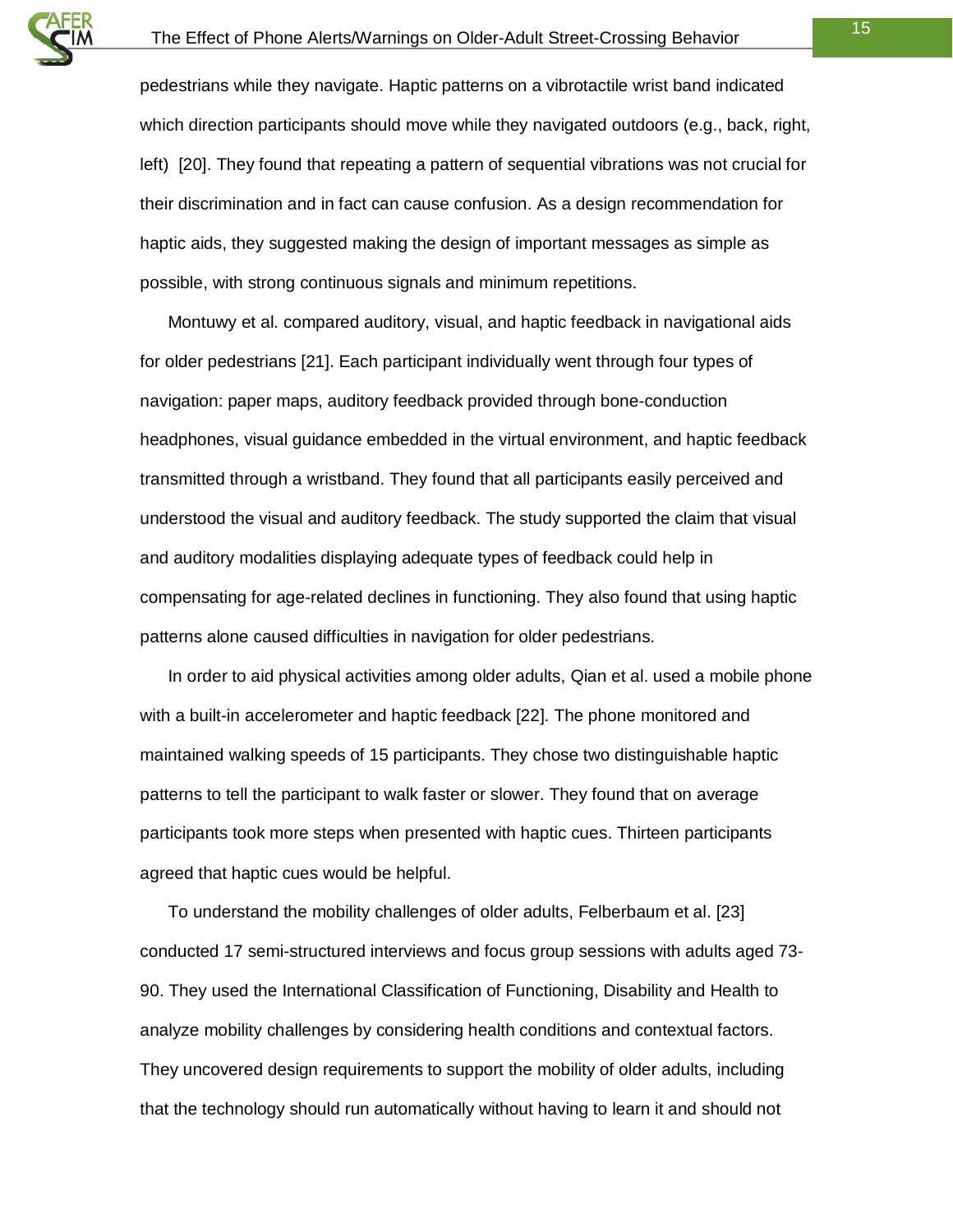

disconnect users from the environment, and that users should be able to walk and use the technology simultaneously.

Based on this research, we designed our alerts to provide three modes of feedback: visual, haptic, and auditory. Our haptic feedback was simple and non-repetitive, our auditory feedback repeated after a short pause, and our visual feedback was visible for the duration of the alert or warning.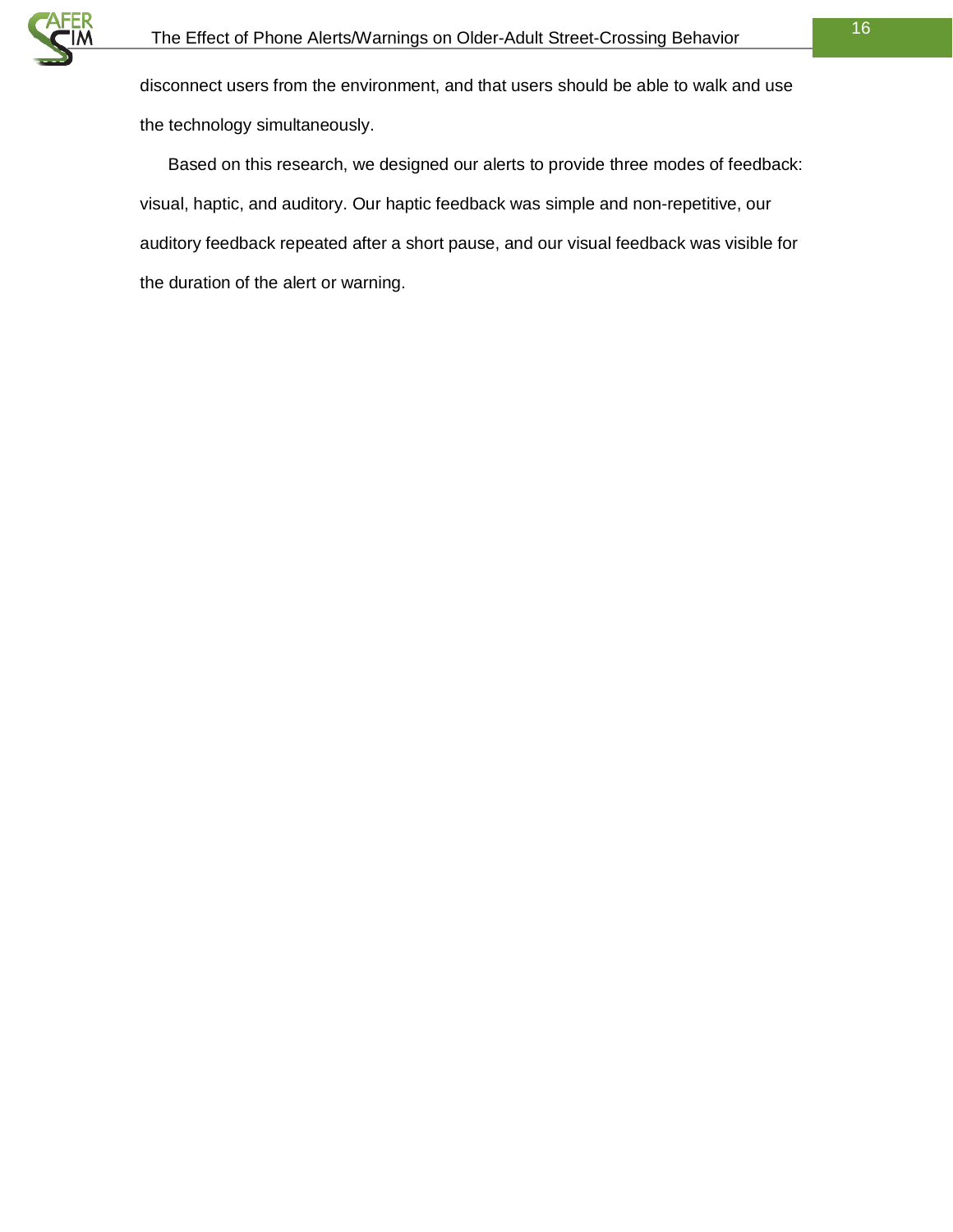#### <span id="page-16-0"></span>**3 Alert and Warning Design and Implementation**

#### <span id="page-16-1"></span>**3.1 Smartphone Alerts and Warnings**

We developed an Android application in C# (installed on a Huawei smartphone running on the EMUI 4.0 operating system). The phone communicated with the main computer through a wireless network using TCP/IP. When the phone did not display an alert, the screen was black.

#### <span id="page-16-2"></span>*Permissive Alerts*

When the phone received a message to display a permissive alert, the phone displayed a black screen with green text on it saying, "SAFE TO CROSS!" The phone played an audio message saying, "Safe to cross." We played the auditory message once shortly before a safe gap opened; the video display remained on until the gap was determined to no longer afford safe crossing. Alongside the display and audio, the phone vibrated three times for 0.5 seconds each time [\(Figure 3.1\)](#page-16-4).



**Figure 3.1 - Photo of the permissive alert (left) and prohibitive warning (right)**

#### <span id="page-16-4"></span><span id="page-16-3"></span>*Prohibitive Warnings*

When the phone received a message to display a prohibitive warning, the phone displayed a red screen with white text on it saying, "DO NOT CROSS!" At the same time, the phone played an audio message saying, "Do not cross," which repeated every 2.0 seconds until the phone received a message to clear the alert. Alongside the display and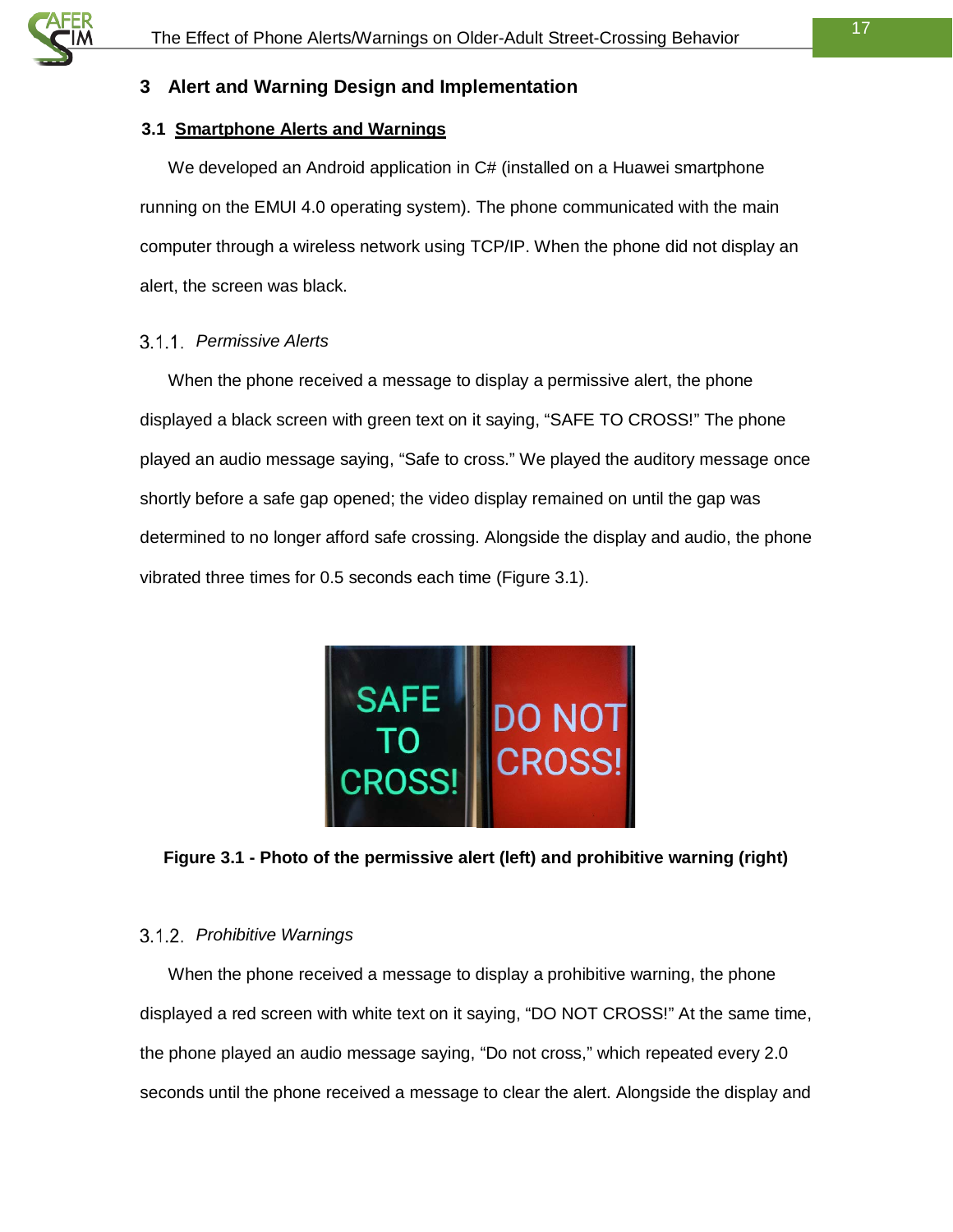audio, the phone vibrated three times for 0.5 seconds each time. The visual display remained on the screen, and only the audio kept repeating until the phone received a message to clear the alerts [\(Figure 3.1\)](#page-16-4).

#### <span id="page-17-0"></span>**3.2 Smartphone Alerts and Warnings**

We generated alerts based on each participant's individual walking pace, measured before participants performed the road-crossing task. Our main computer used the participant walking times and the length of our virtual road (3.048 m excluding sidewalks) to calculate the time it would take them to cross. Previous research showed that the timing of entry relative to the lead car in the gap for college-aged adults was 0.65 seconds and for children was 0.9 seconds [24]. Based on the notion that older adults' movement initiation would be more similar to that of children than that of young adults, we created a time buffer of 1.0 second for older adults to account for their timing of entry relative to the lead car in the gap. We also added a 1-second buffer as a safe time to spare relative to the tail car in the gap when exiting the roadway. Thus, in total, we added a 2-second buffer to the individualized estimate of crossing time to determine whether gaps were safe to cross.

To generate permissive alerts, the main computer kept track of the positions of the lead and tail car of each gap. We designed the alerts so the audio would finish as the safe gap was in front of the user. Therefore, the main computer sent a signal to turn on the permissive alert 0.8 seconds before the lead car drove through the center of the simulator [\(Figure 3.2\)](#page-18-0). The computer sent a signal to turn off the alert if the tail car was too close to the user (therefore no longer safe to cross).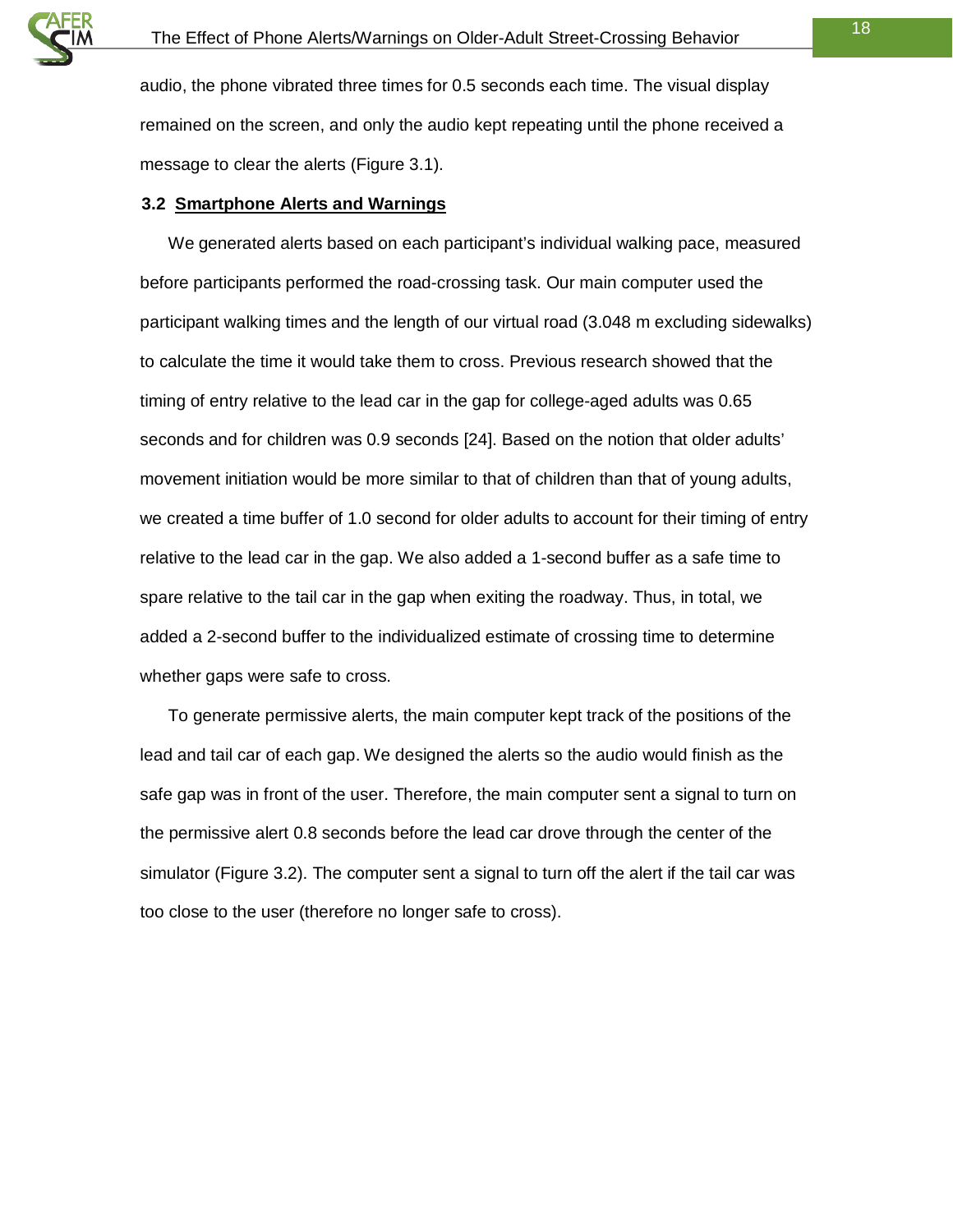



Time when car is in front of participant or an alert/warning is displayed

<span id="page-18-0"></span>**Figure 3.2 - Diagram showing when the warnings or alerts turned on and off based on the gap between the lead and tail car; the phone displayed visuals (long solid lines), played audio (dashes), and vibrated once at the beginning of the solid line**

To generate prohibitive warnings, the main computer kept track of the lead car position approaching the pedestrian. If the time for the car to reach the center of the simulator was less than the individualized safe crossing time, the main computer sent a signal to turn on the prohibitive warning [\(Figure 3.2\)](#page-18-0). Like the permissive alerts, the computer sent the signal 0.8 seconds before the unsafe gap opened. Then, when no car was too close to the pedestrian, the computer sent a signal to turn off the phone warning. The warning duration could include more than one gap when there were consecutive cars with uncrossable gaps between them. In these cases, the visual warning remained on and the audio repeated every 2 seconds.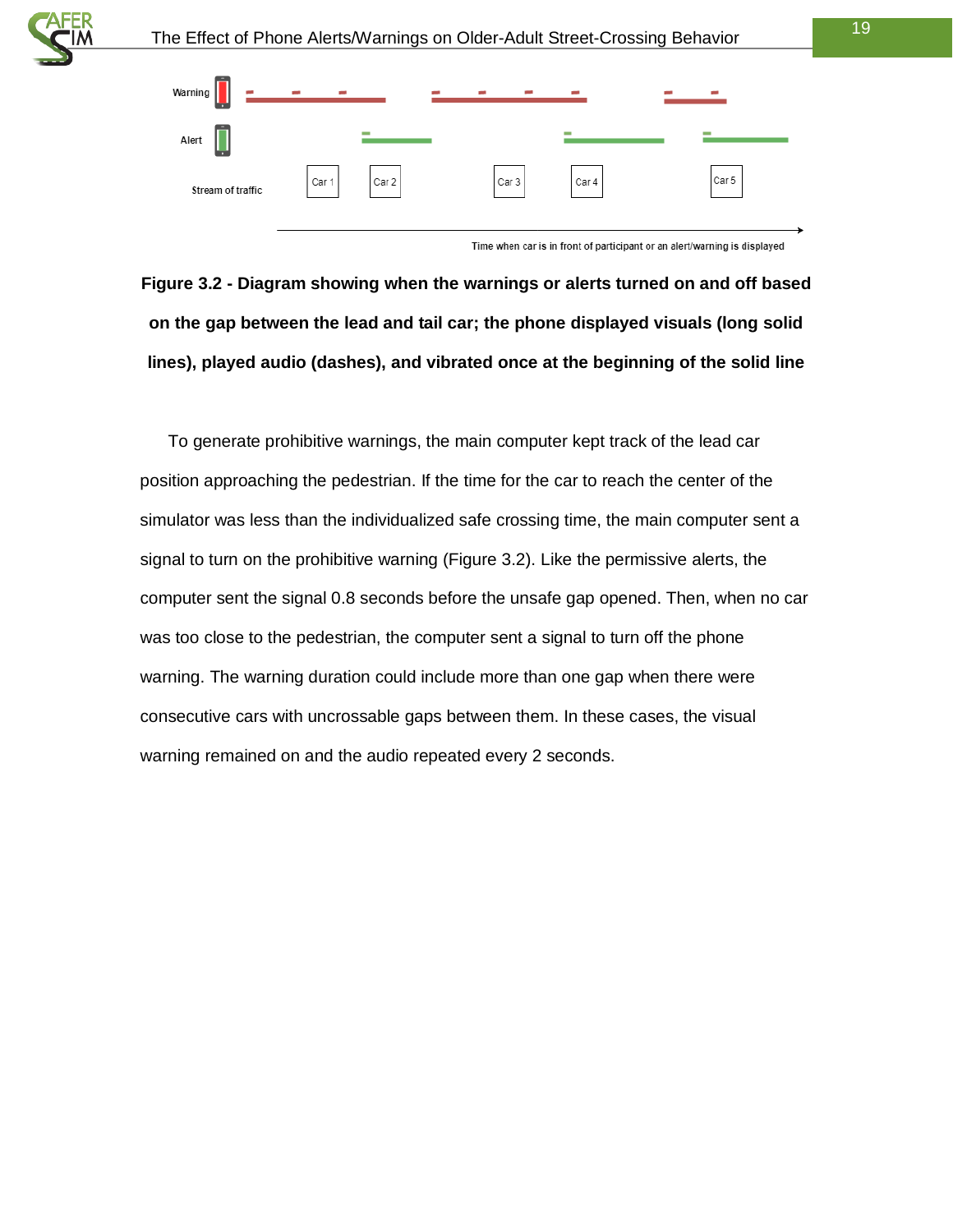#### <span id="page-19-0"></span>**4 Participant Crossing Task with Mobile Alerts**

To examine how ability-based mobile alerts and warnings influence older pedestrians' road-crossing performance, we conducted an experiment in an immersive virtual environment. The scenario was a one-lane road in a residential neighborhood. Participants stood at the edge of the roadway and viewed continuous 25 mph traffic traveling from left to right with varying size gaps between cars [\(Figure 4.1\)](#page-19-1). We chose this car speed based on previous work indicating that older pedestrians underestimate their ability to cross at speeds lower than 25 mph and overestimate their ability to cross at speeds higher than 25 mph [4]. Their task was to physically cross the virtual roadway without colliding with a vehicle. They carried a cellphone in their hand that would alert them when it was safe to cross in our permissive condition and when it was not safe to cross in our prohibitive condition. There was also a control condition in which participants held a cell phone, but it did not deliver alerts or warnings. While they stood at the edge of the roadway and decided when to cross, they kept receiving alerts giving them visual, auditory, and haptic feedback on whether it was or was not safe to cross.

<span id="page-19-1"></span>

**Figure 4.1 - A person using the smartphone alert system in our street-crossing scenario; note that the visual angles are correct from the viewpoint of the user**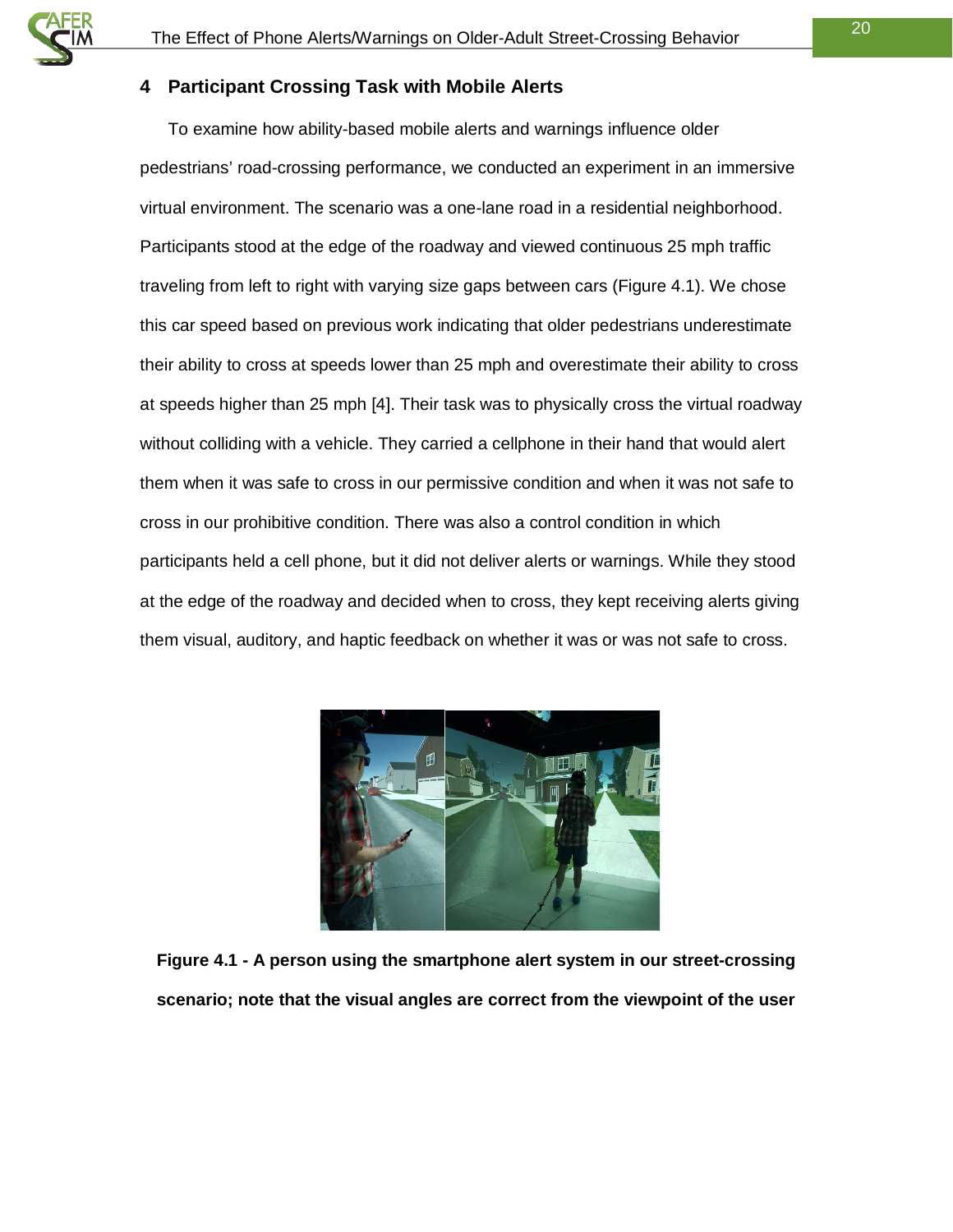#### <span id="page-20-0"></span>**4.1 Experimental Design**

We conducted a between-subjects experiment where the independent variable was the mobile alert type with 3 levels:

Permissive: Participants held a cellphone and received alerts telling them when it was safe to cross.

Prohibitive: Participants held a cellphone and received warnings telling them that it was not safe to cross.

Control: Participants held a cellphone throughout the road-crossing session but did not receive any alerts.

#### <span id="page-20-1"></span>**4.2 Participants**

Our inclusion criteria for participants were that they were adults ages 65-85, fluent in written and spoken English, had normal or corrected-to-normal vision and hearing, and could walk unassisted. We screened all participants over the phone using a brief version of the Mini Mental State Exam (MMSE) [25]. We included only participants who scored at least 14 out of 16 correct (seven people did not qualify). The final sample included 66 older adults ages 65-84. [Table 4.1](#page-20-2) shows demographic information for each condition.

<span id="page-20-2"></span>

|       | <b>M/F</b> |
|-------|------------|
| 65-83 | 11/11      |
| 65-84 | 10/12      |
| 65-79 | 10/12      |
|       |            |

**Table 4.1 - Participant age and gender in each condition**

We randomly assigned each participant to a condition (i.e., control, prohibitive, or permissive). After data collection, we assessed randomization by examining the correlation between age and condition ( $r = .009$ ,  $p = .95$ ). Therefore, we successfully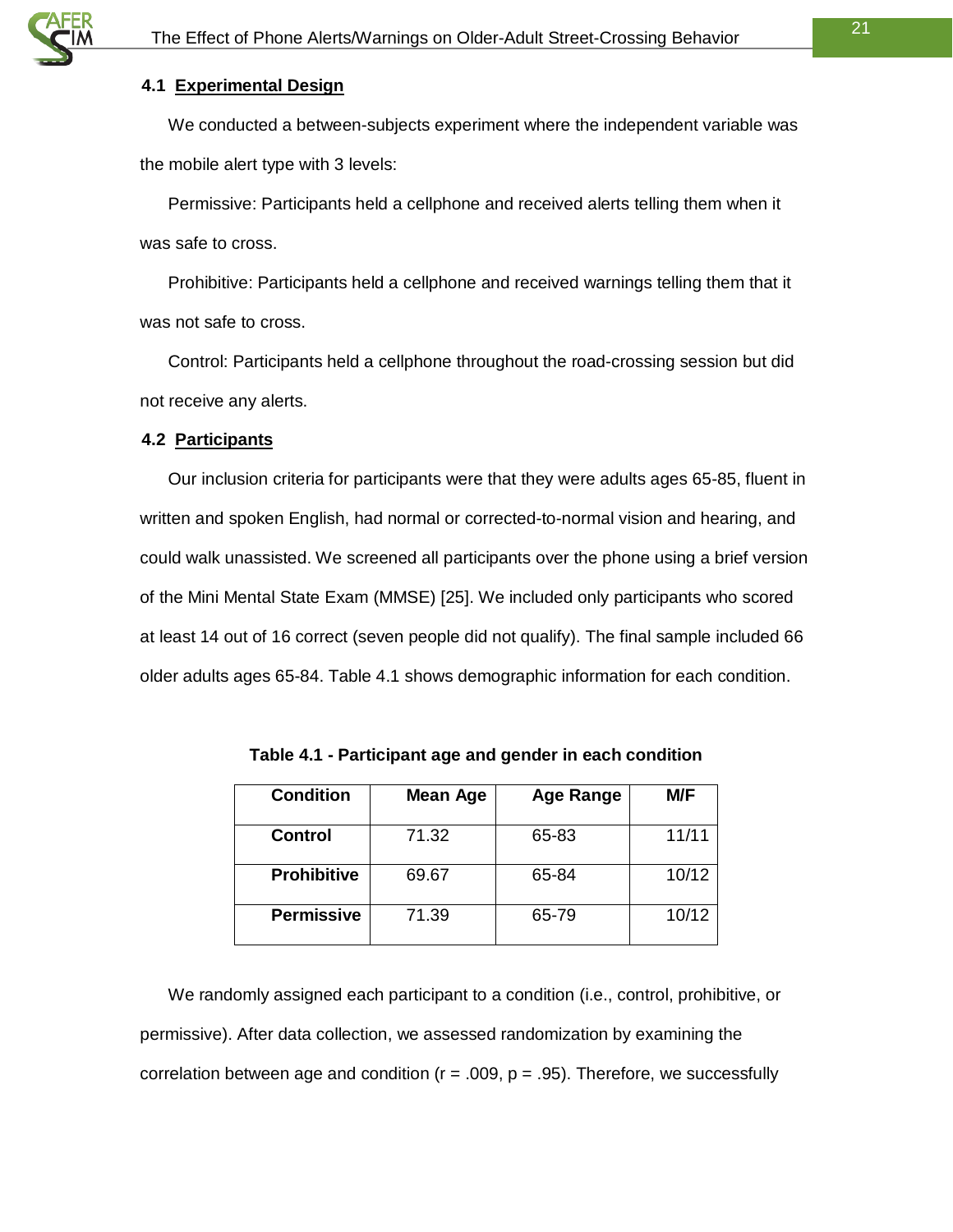

randomized participants. We present the means and range of ages between groups in [Table 4.1.](#page-20-2)

#### *Participant Smartphone Experience*

<span id="page-21-0"></span>We asked participants questions about their smartphone usage, including whether they owned a smartphone, and if so, their level of comfort using a smartphone (from  $1 =$ not at all comfortable to 5 = very comfortable) and level of skill using a smartphone (from  $1$  = not at all skillful to  $5$  = very skillful). If participants did not own a smartphone, we asked if they had experience with a smartphone or had used a smart mobile phone. The experience data did not have normal distributions, so we compared the three groups using a Kruskal-Wallis test. We found no statistically significant differences between the participants in each condition.

The majority of participants owned a smartphone, reported being comfortable with a smartphone, and reported neutral to comfortable responses with regard to skill [\(Table](#page-21-1)  [4.2\)](#page-21-1). Out of the seven participants who did not own a smartphone, one had experience using a smartphone. Five participants out of those who did not own a smartphone reported that they had used a smart mobile phone, one reported they did not have a phone, and the final person did not answer this question.

<span id="page-21-1"></span>**Table 4.2 - Participant smartphone usage: # who own a smartphone and means and standard deviations (in parentheses) for comfort and skill using a smartphone**

| Smartphone Qs | Permissive | Prohibitive | Control    |
|---------------|------------|-------------|------------|
| Own           | 21         | 20          | 18         |
| Comfort       | 4.14(0.78) | 4.18(0.85)  | 4.00(1.04) |
| Skill         | 3.65(1.17) | 3.58(0.82)  | 3.72(1.00) |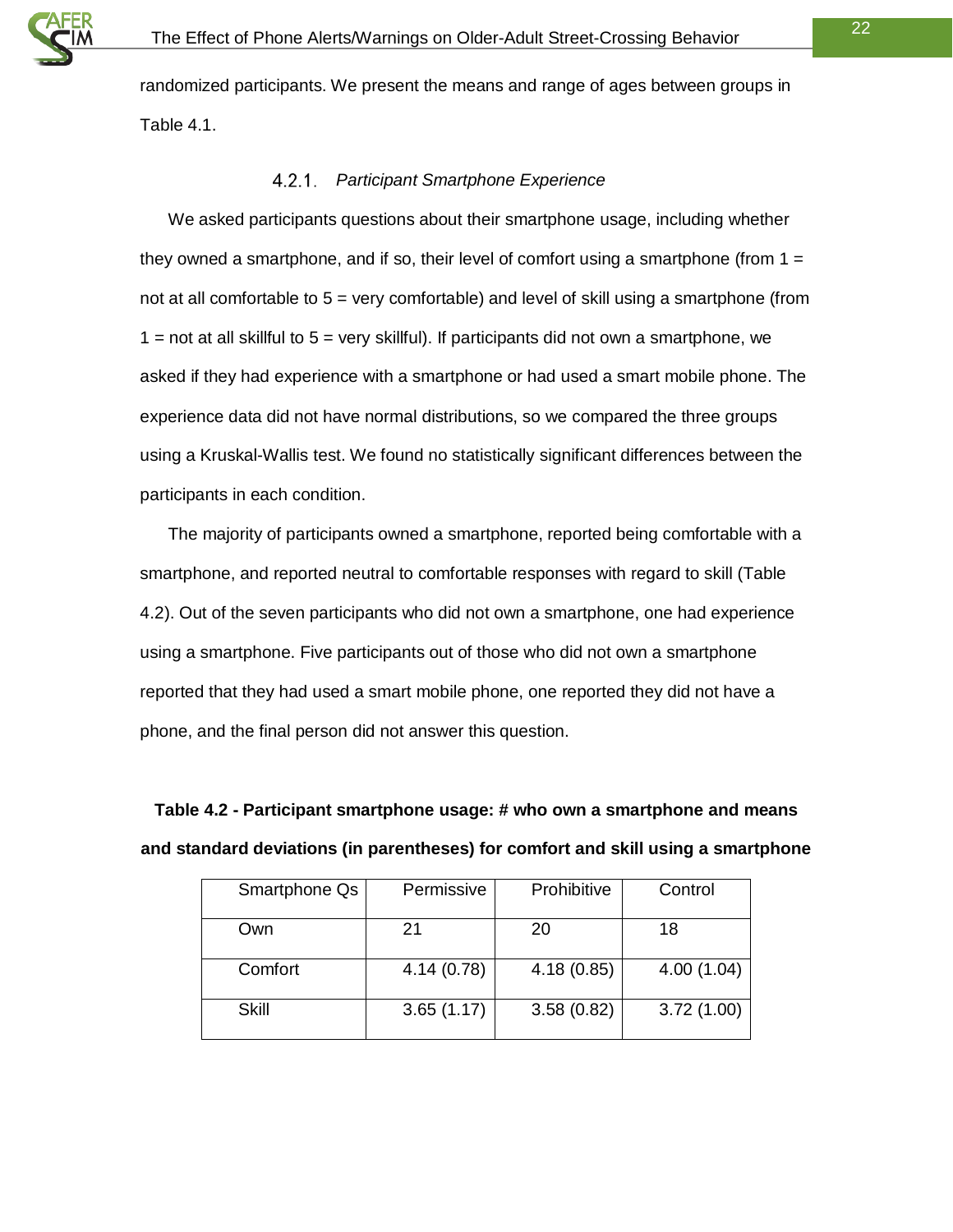

#### <span id="page-22-0"></span>*Participant Walking/Street Crossing Experience*

We also asked participants questions about their experience walking and crossing the street. We asked questions about walking with the clause "weather permitting," including:

- #Times/week they walk in the morning and afternoon (e.g., to work, to a bus stop, for exercise, social activity)
- How far they walk each way:  $(1) < 4$  city blocks,  $(2)$  4 city blocks or quarter mile, (3) 8 city blocks or half a mile, (4)  $>= 16$  city blocks or  $>= a$  mile, (5) N/A

Our street-crossing questions included:

 $\ddot{ }$ 

- Crossing streets where the cross traffic does not stop (e.g., no stop signs or traffic lights for the cross traffic): (1) Never, (2) Sometimes, (3) Often, (4) Almost Always
- Comfortable crossing streets on own: (1) Very Comfortable, (2) Somewhat Comfortable, (3) Somewhat Uncomfortable, (4) Very Uncomfortable
- Pedestrian skill from 1: Not Skillful to 5: Very Skillful
- Pedestrian Caution from 1: Not Cautious to 5: Very Cautious

Four response groups were normally distributed<sup>[1](#page-22-1)</sup>, but all questions had at least one set of responses that were not normally distributed. Therefore, we compared the three groups using a Kruskal-Wallis test. We found no statistically significant differences in walking or street crossing experience between the three conditions.

Of the participants, 61/66 reported walking regularly. On average, participants walked at least half the week in both the morning and afternoon for half a mile each way. Of the 61 participants who walked regularly, 28 participants walked ≥ 1 mile, 13

<span id="page-22-1"></span><sup>1</sup> #times/week walk in morning: prohibitive; #times/week walk in the afternoon: control & permissive; how far they walk each way: control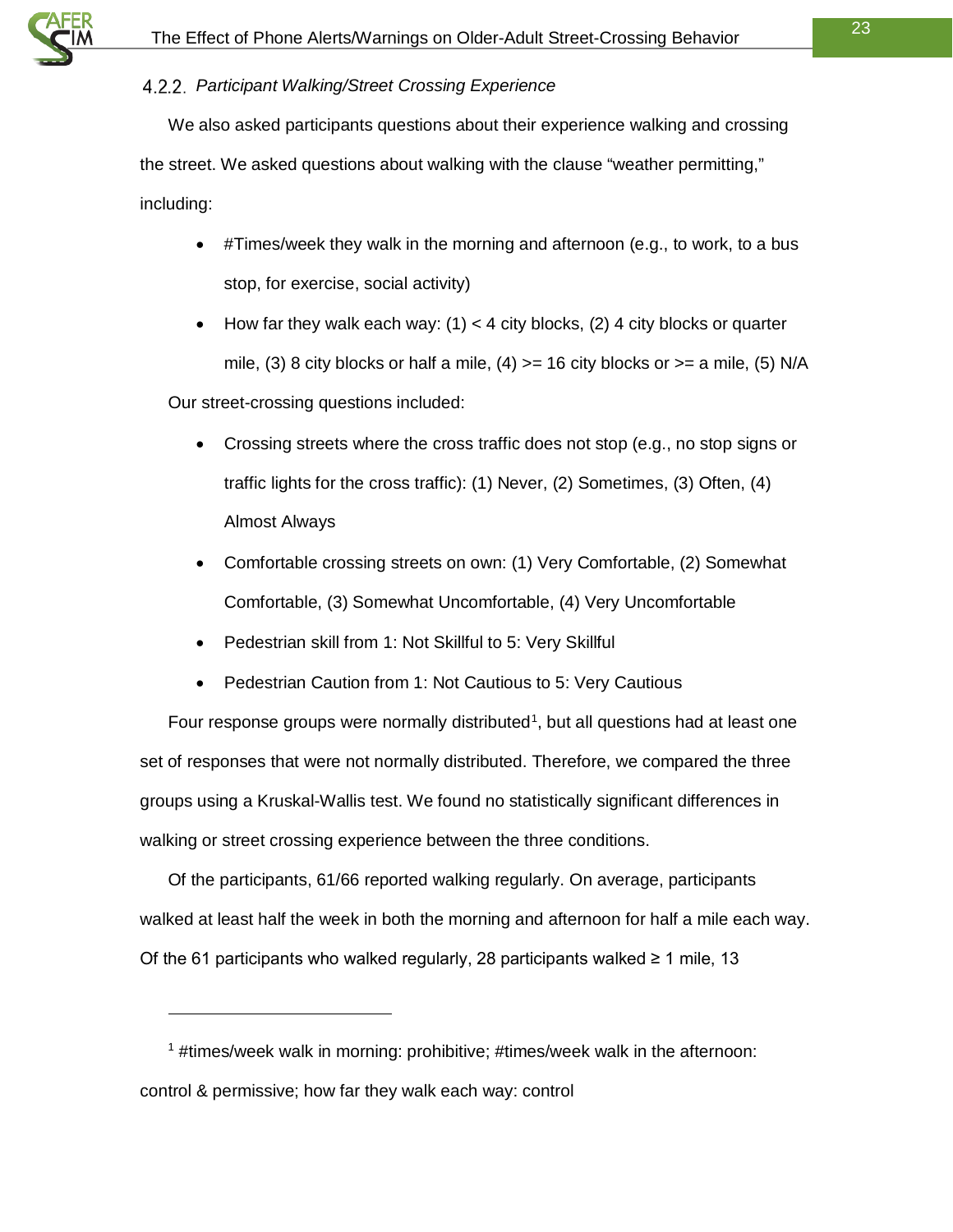

participants walked 0.5 miles, 9 participants walked 0.25 miles, and 11 walked < 4 blocks each way. On average, participants crossed at intersections where traffic does not stop between "sometimes" and "often." They reported themselves as very comfortable crossing streets on their own, and as both skillful and cautious street crossers [\(Table 4.3\)](#page-23-1).

# <span id="page-23-1"></span>**Table 4.3 - Means and standard deviations (in parentheses) of participant walking**

| <b>Walking/Street-Crossing Qs</b>         | Permissive | Prohibitive | Control    |
|-------------------------------------------|------------|-------------|------------|
| # Times/week Walk in Morning              | 3.76(2.30) | 4.82 (1.97) | 3.75(2.62) |
| # Times/week Walk in Afternoon            | 3.95(2.77) | 4.27(2.00)  | 3.05(1.98) |
| Cross Streets where Traffic Does not Stop | 2.41(0.67) | 2.64(0.73)  | 2.50(0.94) |
| <b>Comfort Crossing Streets on Own</b>    | 1.27(0.77) | 1.09(0.29)  | 1.68(1.29) |
| Skill as a Pedestrian                     | 4.55(0.91) | 4.55(0.60)  | 4.59(0.65) |
| Caution as a Pedestrian                   | 4.14(1.04) | 4.00(0.76)  | 4.18(0.83) |

#### **and street-crossing experience**

#### <span id="page-23-0"></span>**4.3 Apparatus**

We conducted the experiment in a large-screen virtual environment with three screens placed at right angles to each other, forming a three-walled room (4.33 m long x 3.06 m wide x 2.44 m high, [Figure 4.1\)](#page-19-1). The length of the side screens allowed participants to physically walk across a 3.06 m wide virtual road. Three DPI MVision 400 Cine 3D projectors back-projected high-resolution (1920x1080) graphics in stereo onto the screens. An identical projector front-projected high-resolution (1920x1080) stereo images onto the floor (4.33 x 3.06m).

Participants wore Volfoni ActiveEyes stereo shutter glasses, synchronized with the displays. We used an OptiTrack motion capture system to determine the position and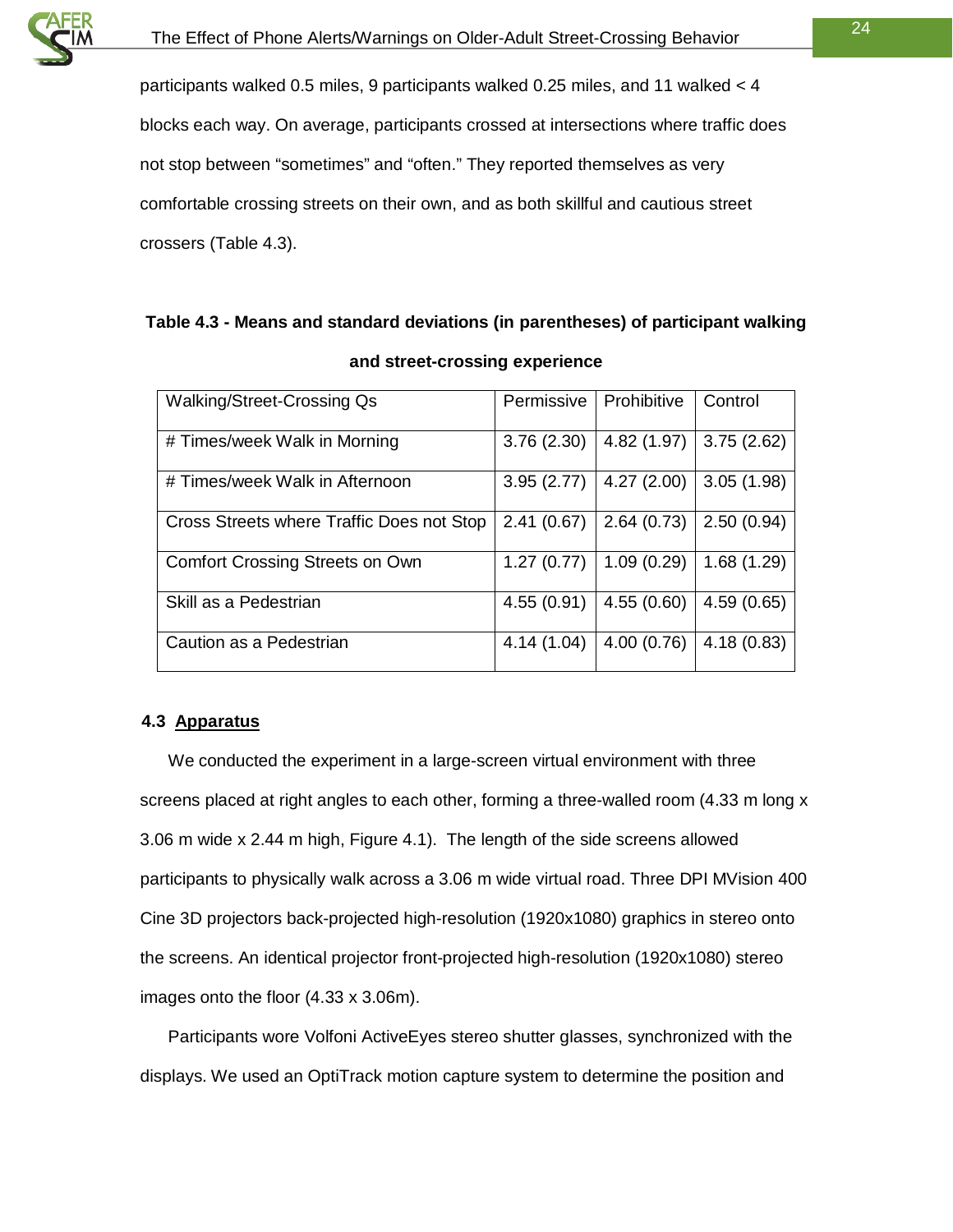

orientation of the participant's head based on reflective markers mounted on a helmet [\(Figure 4.1\)](#page-19-1). This system allowed us to render the images with the correct perspective for each participant as they moved. Participants also wore a harness connected to a post at the back of the simulator to ensure that they would not run into the front screen.

To play car sounds, we used Logitech THX certified speakers as a surround sound system. We placed the larger speaker on the right side of the virtual environment and the four small speakers on each corner of the environment; two speakers were on the floor to the left and right of the participant, and two were on the opposite corners midway up the wall. The speakers generated spatialized traffic sounds.

We built the traffic scenario using the Unity3D gaming platform. In-house code generated traffic and recorded the positions and orientations of vehicles and the participants.

#### <span id="page-24-0"></span>**4.4 Traffic Generation**

A stream of continuous traffic traveled from left to right on a straight, one-lane road at the local residential speed of 25 mph (11.176 m/s). Randomly ordered temporal gaps between cars ranged in size from 2 to 7 seconds (similar to that used by Dommes et al. [5]). The cars were all small sedans of approximately the same size but varied in color.

#### <span id="page-24-1"></span>**4.5 Procedure**

 $\ddot{ }$ 

After providing informed consent, participants performed a baseline walking task to measure their walking speed. The experimenter asked participants to walk briskly down a hallway between two marked lines while timing with a stopwatch.<sup>2</sup> Participants started

<span id="page-24-2"></span><sup>&</sup>lt;sup>2</sup> Pilot testing showed that participants tended to cross roads in the virtual environment more quickly than their comfortable walking speed. Therefore, we measured their brisk walking speed so that we could more accurately tailor the app to their crossing ability.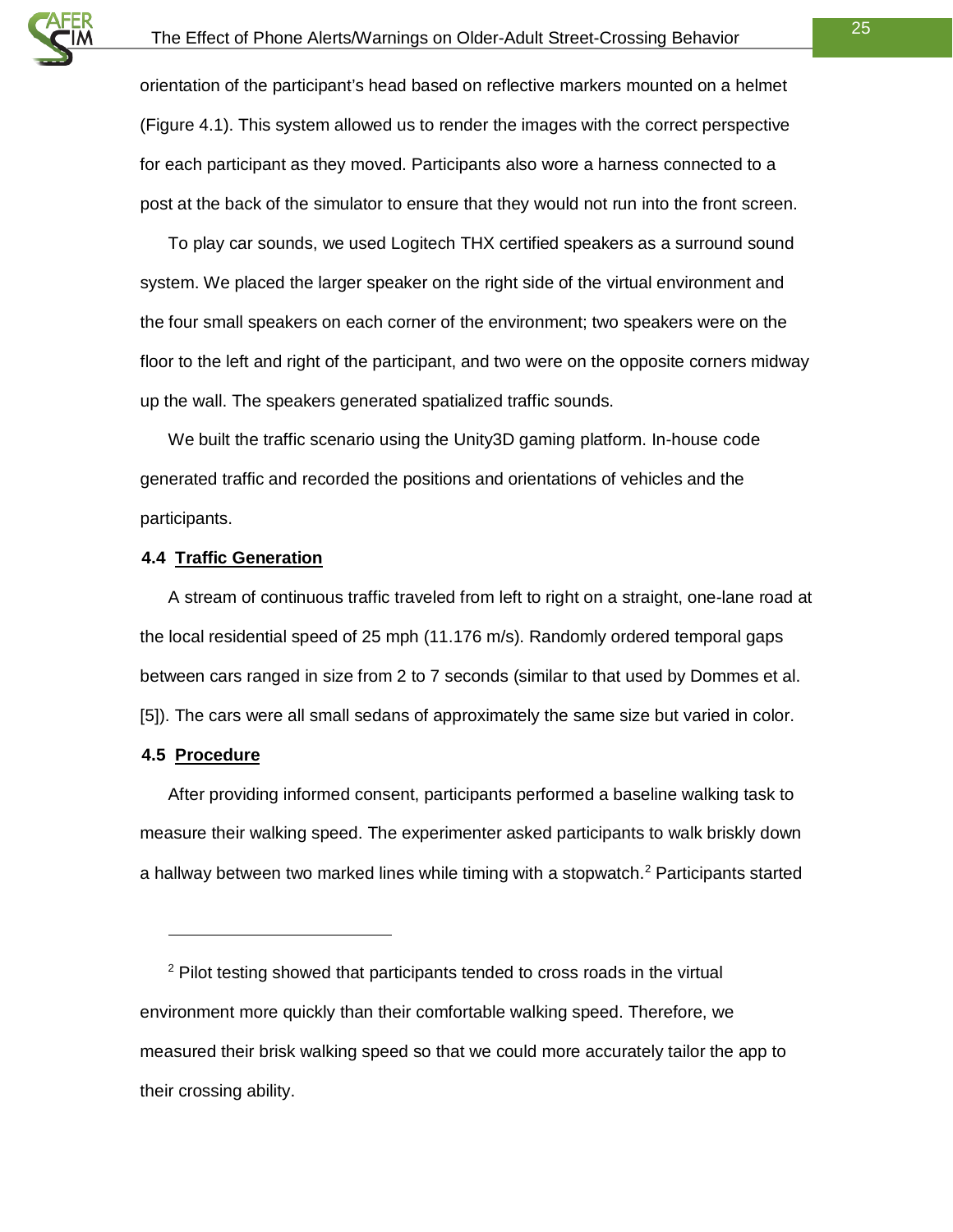when the experimenter said "go" and stopped at a marked line. Participants performed the baseline walking task twice to ensure a stable estimate of brisk walking speed. We entered the two walking times into the Unity3D application to individualize the alerts. We calculated the average baseline walking speed from the two walking times. We compared the average baseline speed to their walking speed within the virtual environment during the experiment. These two speeds correlated reliably with one another ( $r = .42$ ,  $p < .001$ ). See [Table 4.4](#page-25-0) for means and variability of baseline walking speeds across conditions.

| <b>Condition</b>   | Mean               | Range             |
|--------------------|--------------------|-------------------|
| Control            | $2.13 \text{ m/s}$ | $1.53 - 2.66$ m/s |
| <b>Prohibitive</b> | 1.96 m/s           | $1.63 - 2.38$ m/s |
| <b>Permissive</b>  | 1.96 m/s           | 1.65-2.42 m/s     |

<span id="page-25-0"></span>**Table 4.4 - Means and variability of baseline walking speeds**

After the baseline walking task, participants performed the road-crossing task in the room with our simulator. We fitted them with the tracking helmet, shutter glasses, and harness.

Each trial began without any traffic on the road. Participants stood on the edge of the roadway and viewed a continuous stream of vehicles approaching from the left. Participants were told that they should wait for the first car to pass (to prevent them from crossing in front of the stream of traffic) but that they then could wait as long as they wanted before attempting to cross the road without being "hit" by a vehicle. Once they selected a gap to cross, participants physically walked to the other side of the road. Traffic generation ceased once they reached the sidewalk on the other side of the road, allowing them to return to the starting position.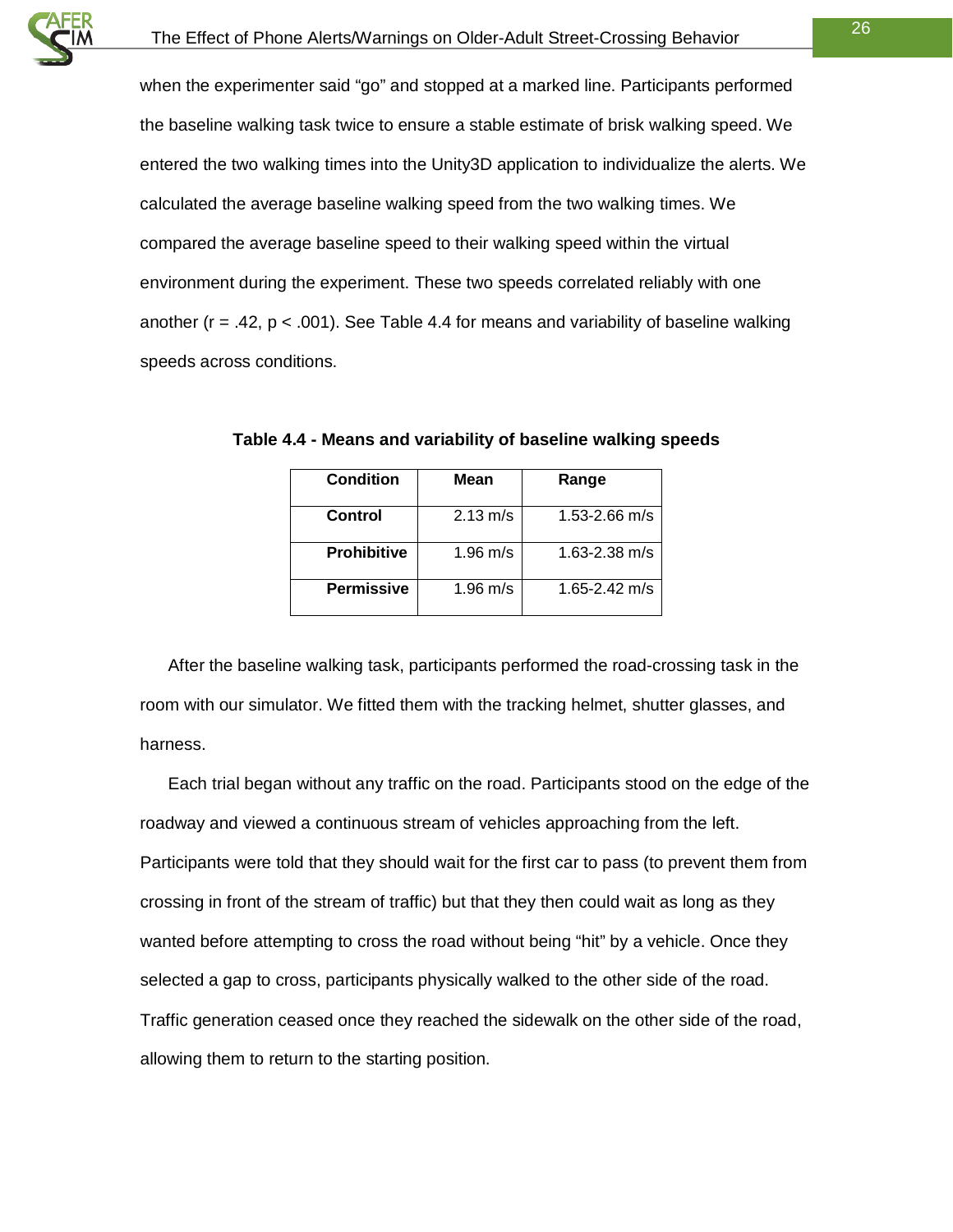The road-crossing session took place in two phases. The first phase consisted of three practice trials in which the experimenter walked with participants. On the first practice trial, participants crossed without traffic or a cellphone to become familiar with the virtual environment. On the second trial, participants crossed with traffic but without a cellphone. On the third trial, we asked participants to hold a cellphone in their hand. The cellphone was inactive for the Control group. For the Permissive and Prohibitive groups, we turned on the cellphone and gave a demo of the alert to familiarize participants with the sight, sound, and feel of the alert or warning. We gave the following instructions to participants in the alert and warning conditions:

Permissive alert condition: *"The cellphone will give you a signal to help you cross safely. When it is safe to cross, you will hear, see, and feel a signal. So, when it is safe to cross, you will hear the cell phone say, "Safe to Cross." At the same time, you will see the message "Safe to Cross" on the cell phone display and you will feel the phone vibrate. The "Safe to Cross" message will stay on the cell phone display during the time it is safe to cross. In essence, the cell phone is like a crosswalk signal in your hand."*

Prohibitive warning condition: *"The cellphone will give you a warning to help you avoid a collision. When it is not safe to cross, you will hear, see, and feel a warning. So, when it is not safe to cross, you will hear the cell phone say, "Do Not Cross." At the same time, you will see the message "Do Not Cross" on the cell phone display and you will feel the phone vibrate. You will continue to hear and see the "Do Not Cross" message during the time it is not safe to cross. The message will be cut off if a gap becomes safe to cross while the message is being said. In essence, the cell phone is like a crosswalk signal in your hand."*

The second phase included 20 test trials in which participants crossed on their own. The road-crossing task took about 20 minutes to complete. After finishing the roadcrossing task, we conducted a 10-minute interview about the participants' experience with the alerts/warnings: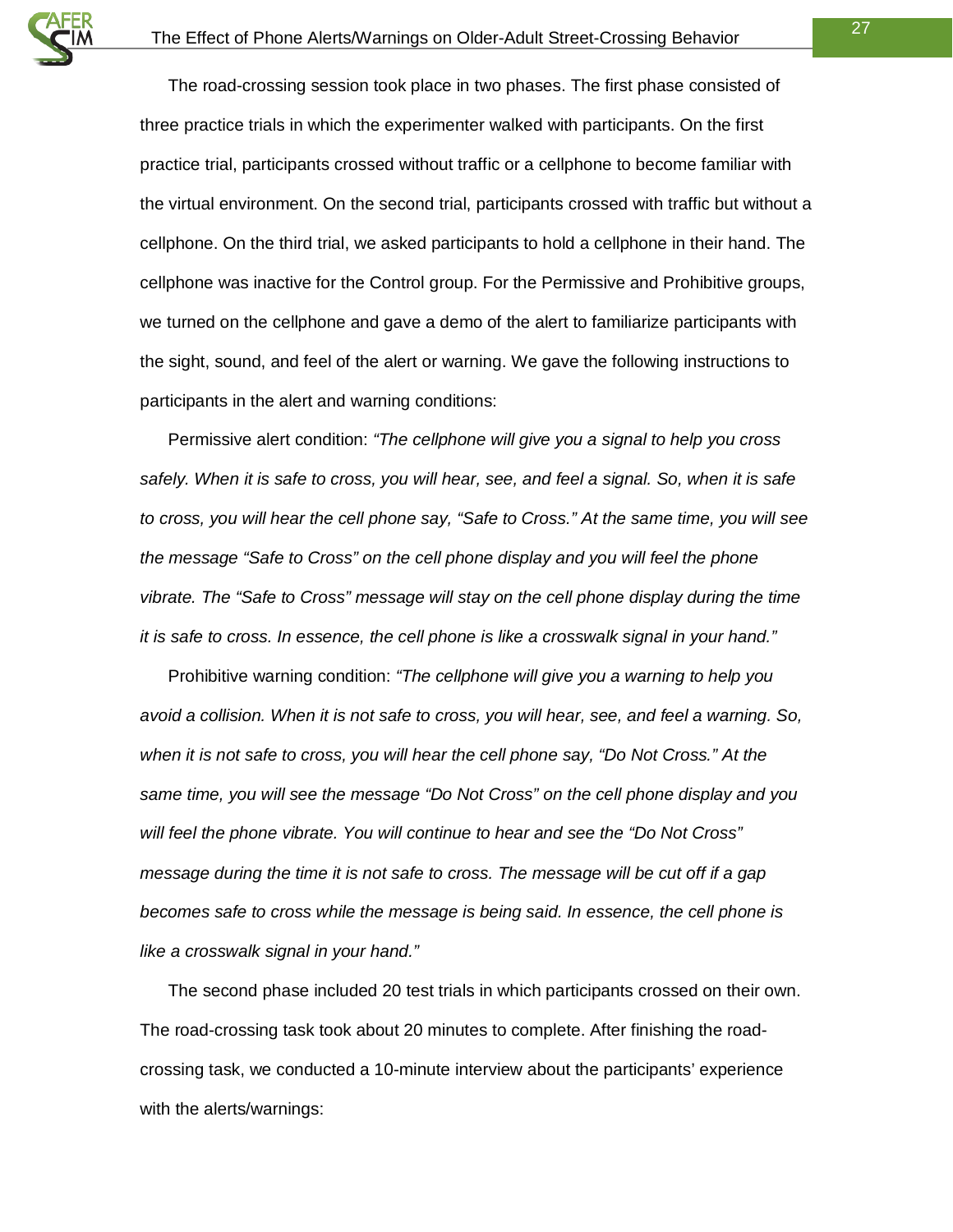

What did you notice first about the phone alerts: the display, the sound, or the vibration?

Overall, what was most prominent about the phone alerts: the display, the sound, or the vibration?

What did you like about the alerts?

What did you dislike about the alerts?

What improvements would you suggest?

Lastly, participants filled out a Qualtrics survey that asked them about their pedestrian habits and experience. After completing the survey, we debriefed them about the study.

#### <span id="page-27-0"></span>**4.6 Data Recording and Performance Variables**

Every ~0.02 seconds, we recorded the x- and y-position and orientation of the participant's head, the smartphone, and all vehicles. We recorded the times at which the main computer sent messages to the phone and the message round-trip time between the main computer and the phone. We also measured performance variables including gap selection, movement timing, and alert compliance.

#### <span id="page-27-1"></span>*Gap selection*

*Gap taken:* the size (in seconds) of the gap crossed.

#### <span id="page-27-2"></span>*Movement timing*

*Timing of entry*: The time (in seconds) between the participant and the rear of the lead car in the gap when the participant entered the path of the cars. This measure provides information about how tightly participants timed their entry into the gap relative to the lead car.

*Road crossing time*: The time (in seconds) between when the participant entered and exited the path of cars.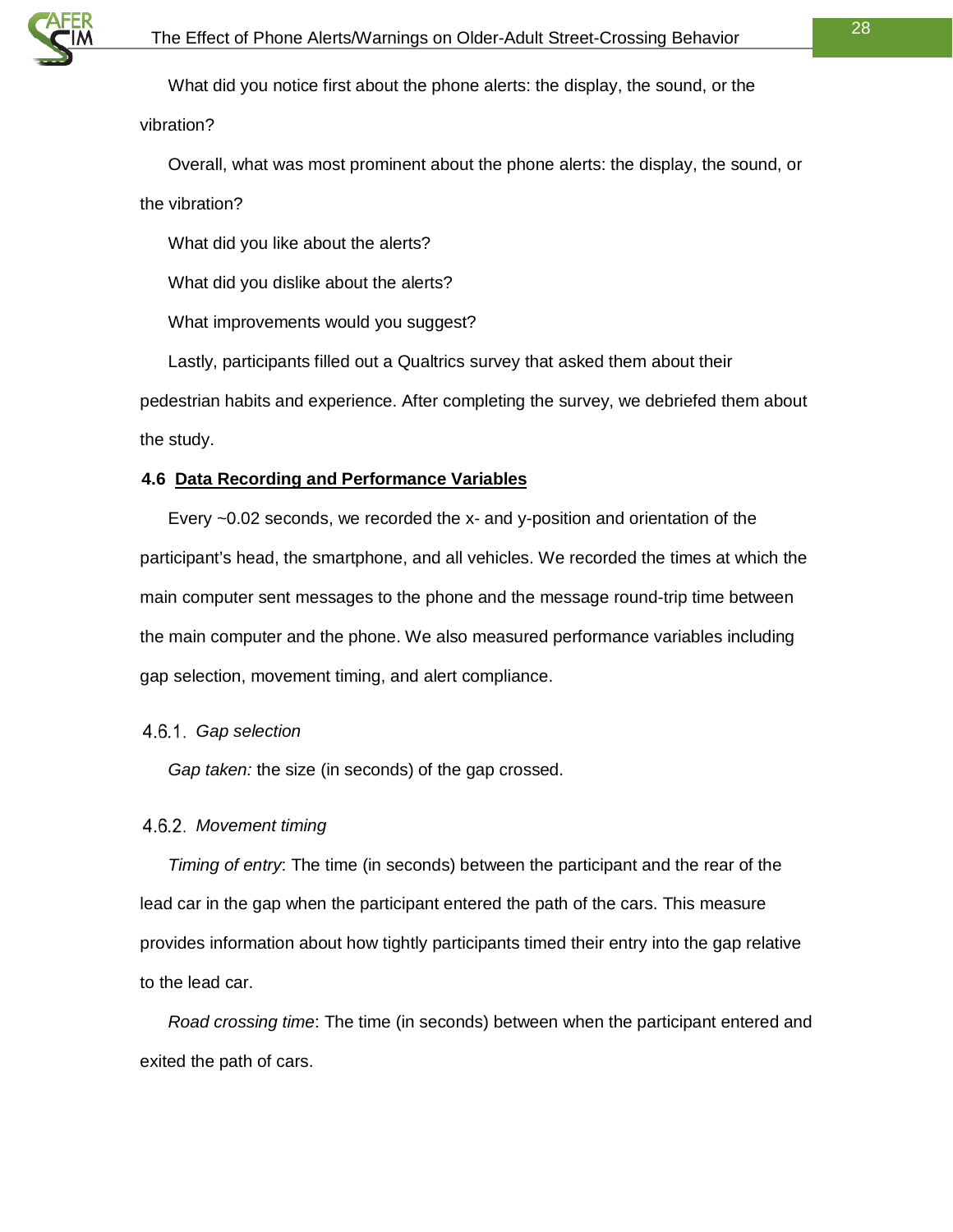*Time to spare*: The time (in seconds) between the participant and the front of the tail car in the gap when the participant cleared the path of cars. This measure provides information about the margin of safety when exiting the roadway.

*Collisions*: We recorded a collision when time to spare was ≤ 0 seconds. We did not analyze collisions because they were rare, occurring in only one permissive trial (0.032 percent of all trials). A participant took 1.8 seconds to enter the roadway, making the gap no longer safe.

#### <span id="page-28-0"></span>*Alert compliance*

We recorded whether a participant complied with the permissive alerts and prohibitive warnings. We had four cases for permissive alerts:

*Alert Heeded:* participant crossed after a permissive alert was on *Alert Ignored:* participant did not cross after a permissive alert was on *Lack of Alert Heeded:* participant did not cross when the permissive alert was off *Lack of Alert Ignored:* participant crossed when the permissive alert was off Our four cases for prohibitive warnings were:

*Warning Heeded:* participant did not cross after the prohibitive alert was on *Warning Ignored:* participant crossed after the prohibitive alert was on *Lack of Warning Heeded:* participant crossed after the prohibitive alert was off *Lack of Warning Ignored:* participant did not cross after the prohibitive alert was off

#### <span id="page-28-1"></span>**4.7 Data Analysis**

#### <span id="page-28-2"></span>*Quantitative analysis*

Our primary goals were to determine whether there was a significant difference in performance across permissive and prohibitive conditions as compared to the control condition (no alert) and whether overall performance was related to age. We examined the bivariate measure of gap selection using mixed-effects logistic regression analyses to model the likelihood of accepting (or rejecting) each gap that was seen on all 20 trials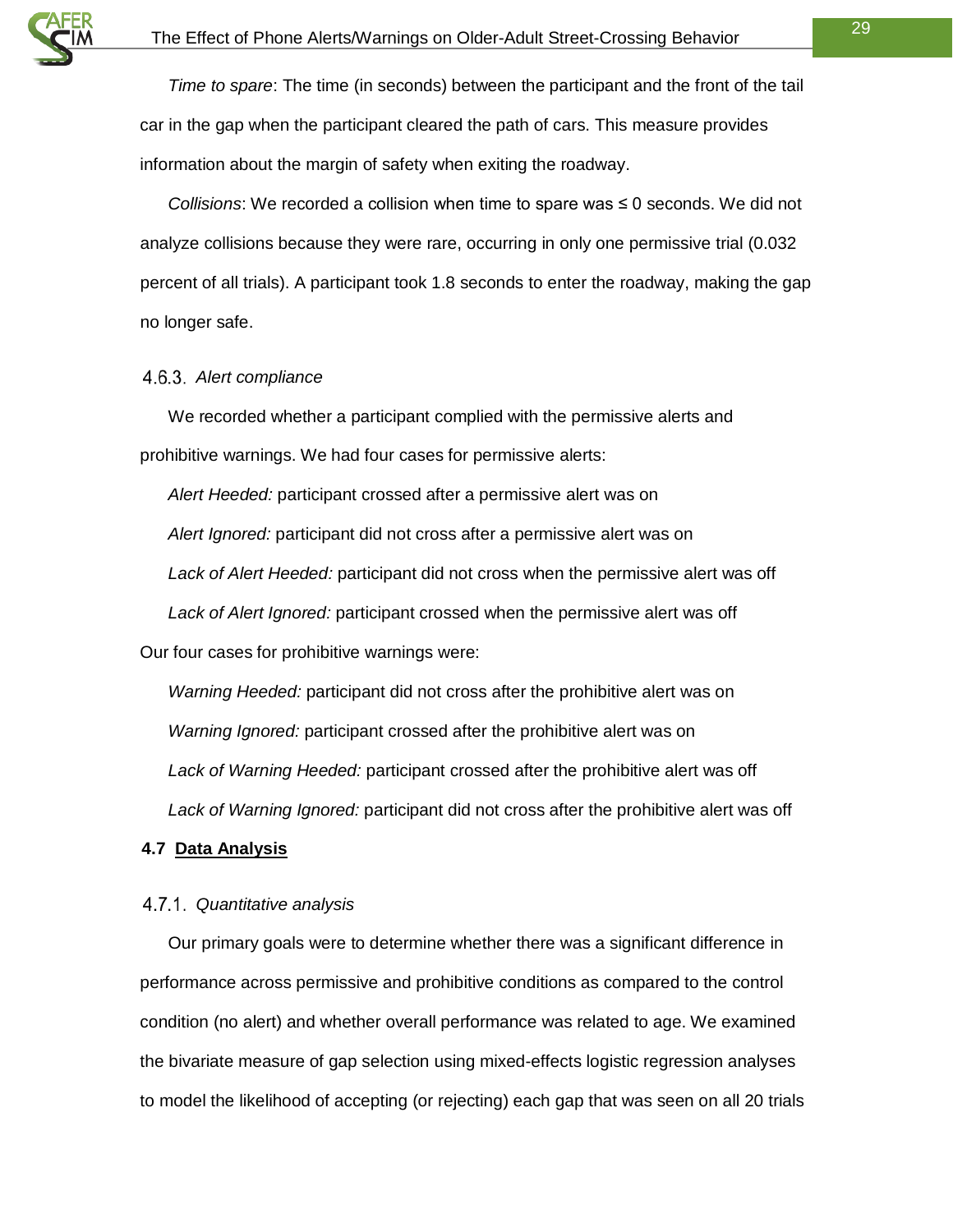as a function of condition, age, and gap size. The final model included fixed-effects predictors of condition (as a categorical variable), age (as a continuous variable), and gap size (as a continuous variable), as well as a random intercept for participant and a random slope for gap size, as log-likelihood ratio testing determined that this was the maximal random-effects structure justified by the data. We examined the continuous measures of movement timing using separate mixed-effects linear regression analyses to model the effects of condition and age on timing of entry, crossing time, and time to spare (across the 20 trials). The model included fixed-effects predictors of condition (as a categorical variable) and age (as a continuous variable), as well as a random intercept for participant. Each model (e.g., gap selection, movement timing) included the maximal mixed-effects structure justified by the data using procedures outlined by Baayen et al. [26].

Our second goal was to explore whether participants' self-reported real-world pedestrian experience related to their performance in the virtual road-crossing task. We analyzed the data using a correlational approach assessing relationships between key self-report questions (e.g., cautiousness when crossing roads, average distance walked in a day, comfort when crossing roads, and experience crossing continuous traffic).

#### <span id="page-29-0"></span>*Qualitative analysis*

We audio-recorded and transcribed the interviews with categorical responses and open-ended responses. Because all categorical responses were non-normally distributed, we conducted Mann-Whitney U-tests between the two alert groups.

For the non-numeric responses, we conducted open coding [27] of the transcripts. Two researchers independently read the transcripts and identified themes. The researchers then synthesized a set of codes including aspects liked and disliked and suggestions for improvement. The researchers re-coded all the interviews by coding each interview response individually. The researchers met regularly to discuss each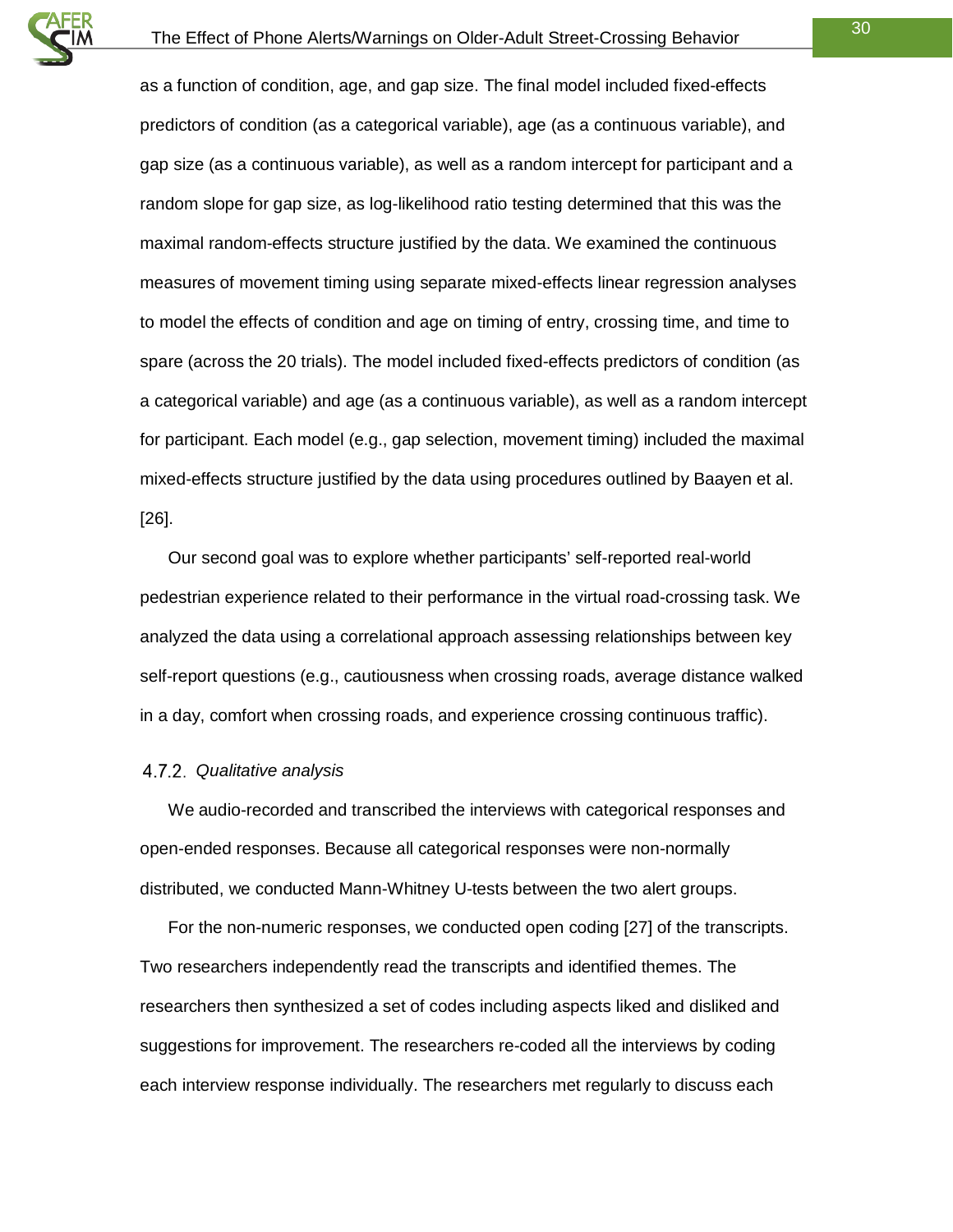

other's codes until they agreed on all code assignments and revised the codes as

necessary.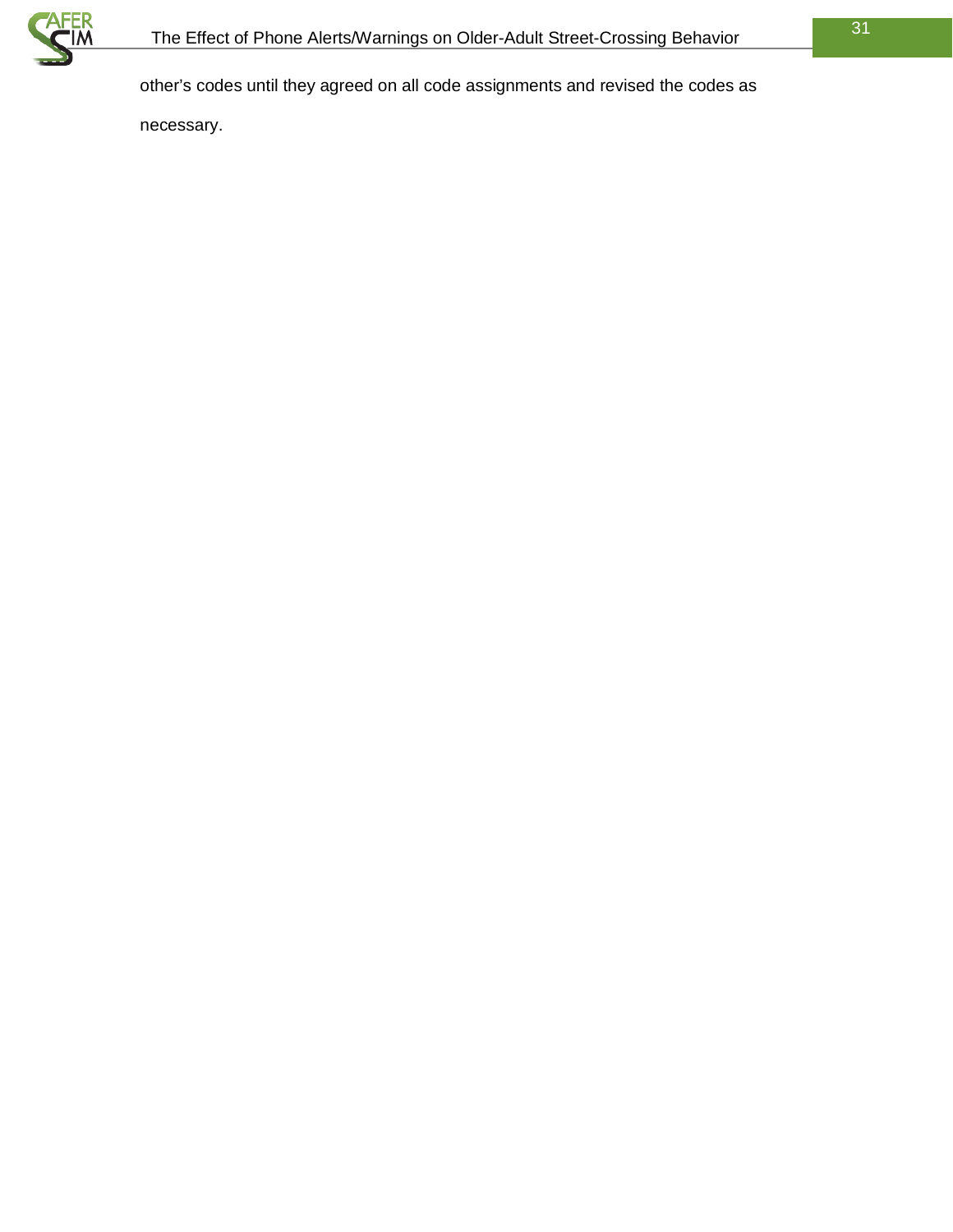#### <span id="page-31-0"></span>**5 Results**

#### <span id="page-31-1"></span>**5.1 Quantitative Results**

#### <span id="page-31-2"></span>*Gap selection*

[Figure 5.1](#page-31-4) shows the results of mixed-effects logistic regression analyses modeling the likelihood of taking a gap as a function of condition and gap size. We found an effect of gap size. All groups preferred larger over smaller gaps, *z* = 12.64, *p* < .001, with 16.11 increased odds of accepting a gap with each 1-second increase in gap size. Our logistic regression model also revealed that participants in the permissive condition (*b* = 2.16, *z* = 4.67, *p* <.001) selected reliably smaller gaps overall than participants in the control condition. Participants in the prohibitive condition ( $b = -0.47$ ,  $z = -0.83$ , ns) did not differ reliably from participants in the control condition. There was no effect of age on gap selection (*b* = .03, *z* = .59, ns).



<span id="page-31-4"></span>**Figure 5.1 - Logistic regression curves modeling probability of taking a gap as a function of condition and gap size**

#### <span id="page-31-3"></span>*Movement timing*

Table 5.1 provides means and standard deviations for our movement timing measures for each condition.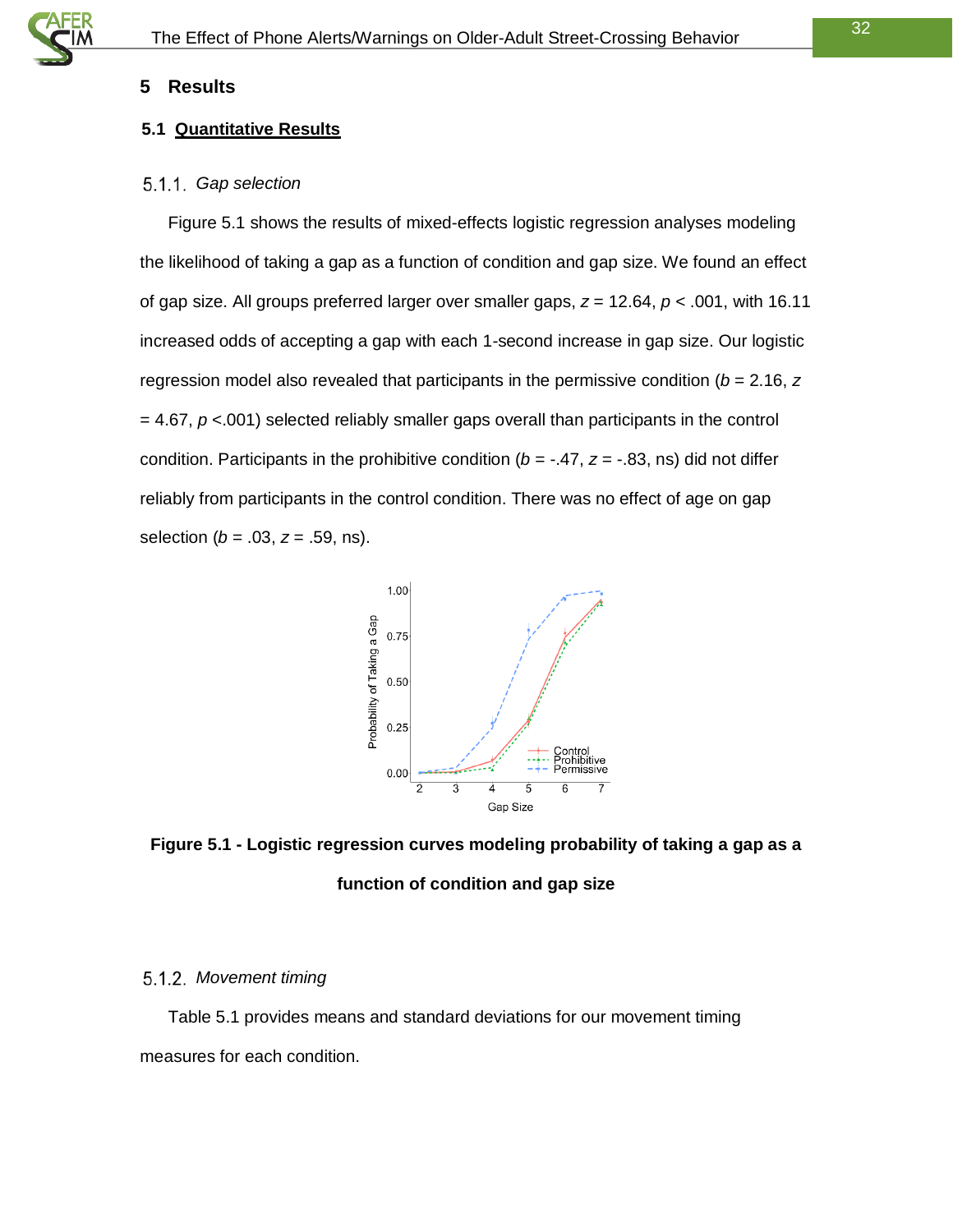

**Table 5.1 - Means and standard deviations (in parentheses) of movement timing** 

| <b>Condition</b> | <b>Timing of Entry</b> | <b>Crossing Time</b> | <b>Time to Spare</b> |
|------------------|------------------------|----------------------|----------------------|
| Control          | 0.79(0.18)             | 2.17(0.26)           | 3.37(0.42)           |
| Prohibitive      | 0.87(0.22)             | 2.12(0.22)           | 3.38(0.53)           |
| Permissive       | 0.72(0.16)             | 2.16(0.28)           | 3.09(0.45)           |

<span id="page-32-0"></span>

**measures (seconds) for each condition**

*Timing of entry.* There was no significant difference between the control condition and the permissive and prohibitive conditions in timing of entry (prohibitive condition: *t (*62.06) =1.74 *p* = .09; permissive condition: *t (*62.01) = -1.33 *p* = .19). However, age was a significant predictor of timing of entry such that older participants took longer to initiate movement relative to the lead car in the gap, *t* (62.01) = 2.45 *p*=.02. With each 5-year increase in age, timing of entry increased by .05 seconds.

*Crossing time.* There was no significant difference between the control condition and the permissive and prohibitive conditions in road crossing time (prohibitive condition: *t*  $(62.01) = -.16$   $p = .88$ ; permissive condition:  $t(60.00) = -.22$   $p = .83$ ). However, there was a significant effect of age such that older participants took longer to cross the road (*t*  $(61.99) = 2.85$   $p = .006$ ). With each 5-year increase in age, crossing time increased by .1 seconds.

*Time to spare.* As might be expected given the gap selection results, participants in the permissive condition had marginally less time to spare than those in the control condition (*t (*61.87) =-2.04 *p*=.05), and the permissive condition did not significantly differ from the control condition (*t (*62.00) =.15, ns). Again, age was significantly associated with time to spare, such that older participants had less time to spare than younger participants ( $t$  (61.87) = -2.39  $p$  = .05); with each 5-year increase in age, time to spare decreased by 0.1 seconds.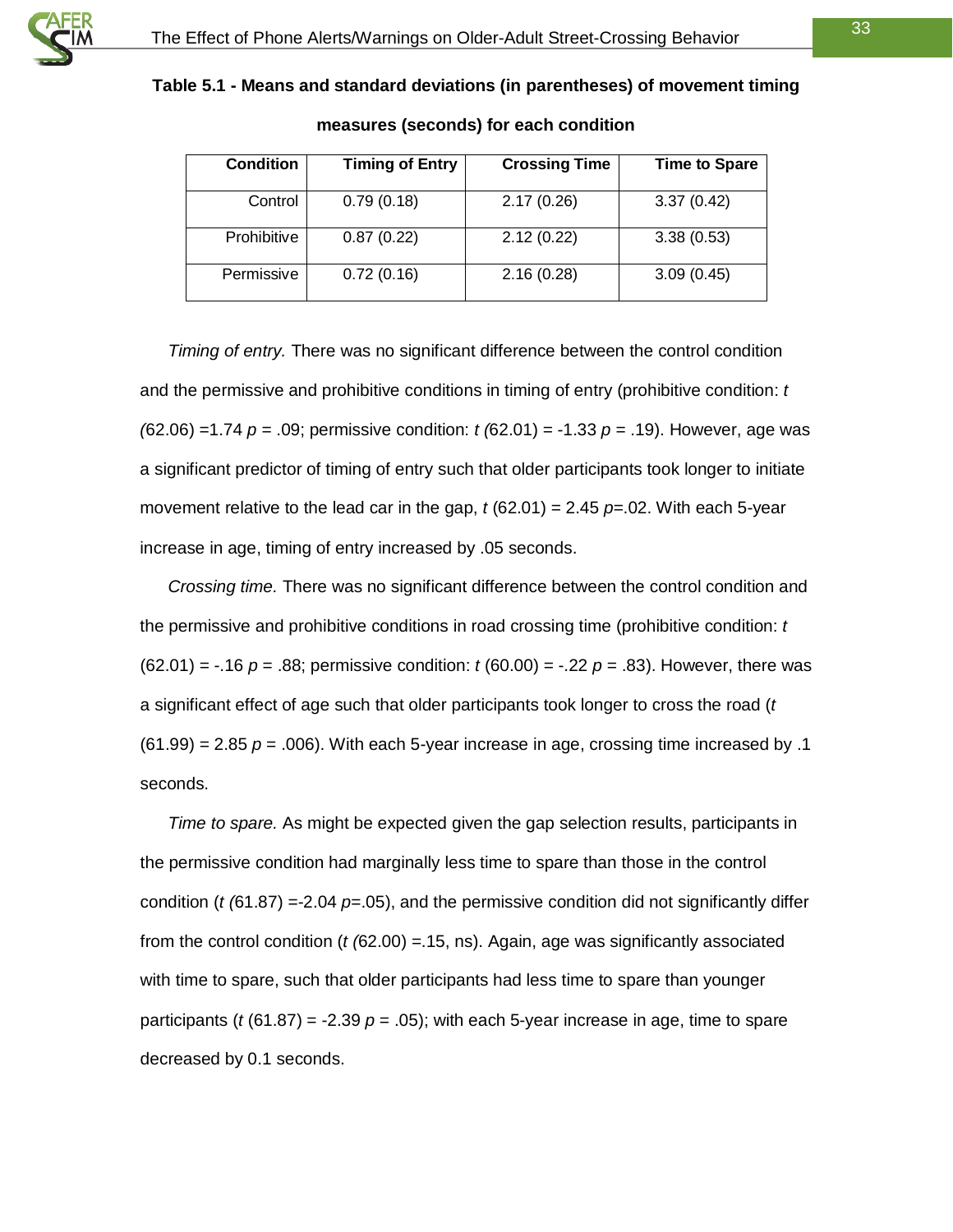#### <span id="page-33-0"></span>*Alert compliance*

We determined whether participants were complying with the alerts and warnings (or lack thereof). For permissive alerts, we found a 90 percent agreement between participants and full compliance—in other words, we compared the actions of all participants to a "fully compliant" set of participants. Out of the 801 total gaps that participants experienced, participants had 437 total *Alerts Heeded* and 287 *Lack of Alerts Heeded.* There were 77 gaps where a participant chose not to cross even though the permissive alert said it was safe to so do (*Alert Ignored)*. However, there were no instances when the permissive alert was off and the participant chose to cross anyway (*Lack of Alert Ignored).* [Table 5.2](#page-33-1) shows the counts for each classification of compliance. To account for participants "agreeing" with the app, but actually making their own judgment, we calculated a Cohen's Kappa between the participants and a "fully compliant" set of participants (514 *Alerts Heeded,* 287 *Lack of Alerts Heeded*). The Cohen's Kappa agreement is 0.80 (or strong agreement [28]).

# <span id="page-33-1"></span>**Table 5.2 - Table displaying how often participants complied or did not comply with the permissive alerts.**

|           | Crossed                     | Did not cross                |
|-----------|-----------------------------|------------------------------|
| Alert on  | Alert Heeded = $437$        | Alert Ignored $= 77$         |
| Alert off | Lack of Alert Ignored = $0$ | Lack of Alert Heeded = $287$ |

Participants in the prohibitive warning condition were less compliant with the alerts, with a 73 percent agreement, and only 0.50 Cohen's Kappa (or weak agreement [28]). In general, participants agreed when the smartphone turned on a warning. Out of the 408 gaps when the smartphone displayed a prohibitive warning, participants chose not to cross 407 times (*Warning Heeded).* Only one participant chose to cross one gap when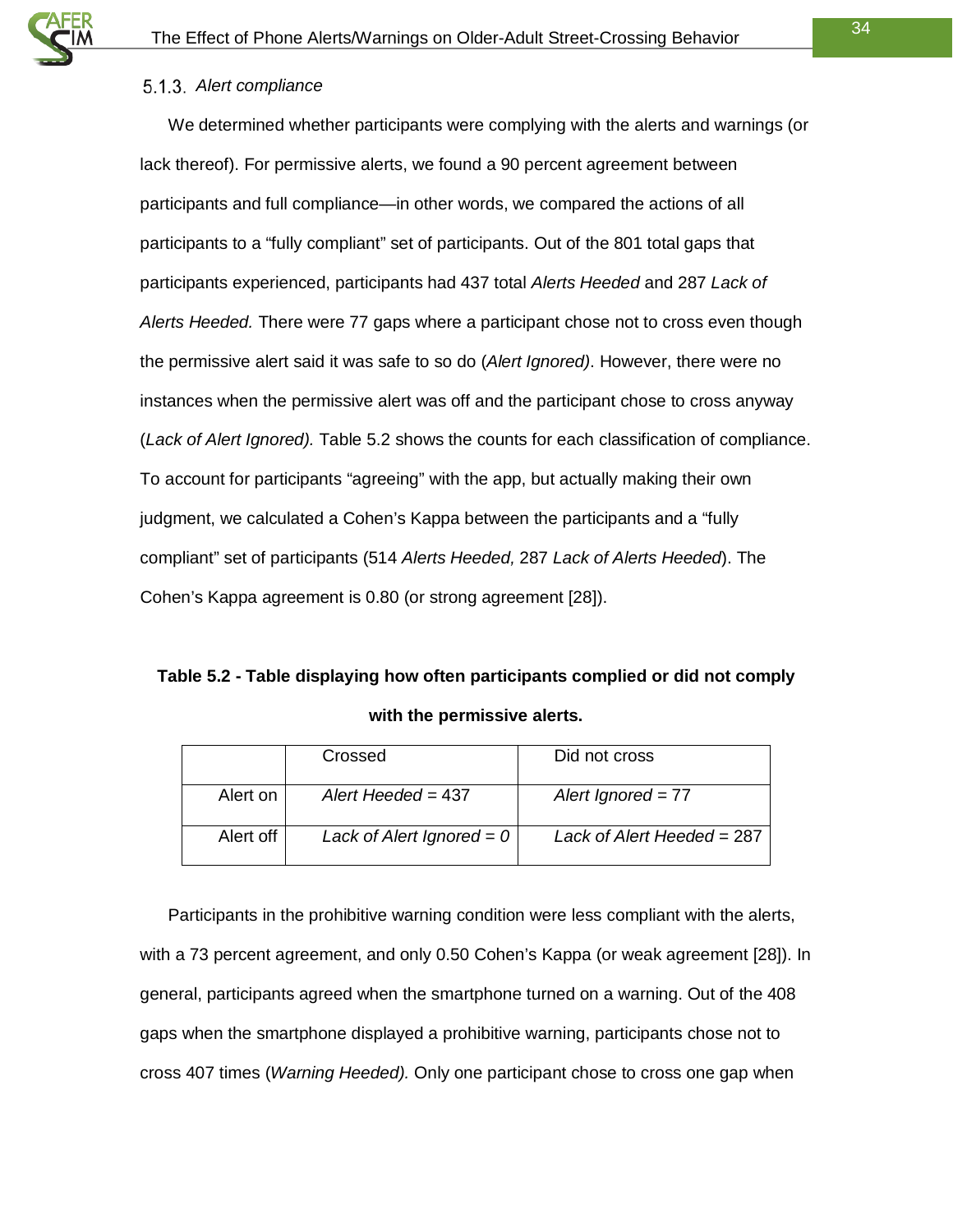the smartphone said it was not safe to cross (*Warning Ignored).* Most noncompliance was when the prohibitive warnings were off. Ideally, when the prohibitive warning turns off, the participant can cross the street. However, this happened at only 430 out of 732 gaps (*Lack of Warning Heeded)*. Participants chose not to cross, despite the prohibitive warning turning off, 302 times (*Lack of Warning Ignored)*. The *Lack of Warning Ignored*  occurred 102 times for 4-second gaps, 129 times for 5-second gaps, 129 times for 6 second gaps, and 19 times for 7-second gaps. [Table 5.3](#page-34-3) shows the counts for compliance with prohibitive warnings. The considerable number of *Lack of Warning Ignored* suggests that participants made their own decisions about whether to cross during the prohibitive warning condition.

# <span id="page-34-3"></span>**Table 5.3 - Table displaying how often participants complied or did not comply with the prohibitive warnings.**

|             | Did not cross                   | Crossed                        |
|-------------|---------------------------------|--------------------------------|
| Warning on  | Warning Heeded = $407$          | Warning Ignored = $1$          |
| Warning off | Lack of Warning Ignored = $302$ | Lack of Warning Heeded = $430$ |

#### <span id="page-34-0"></span>*Pedestrian experience*

We did not find any significant relationships between movement timing and participant-reported real-world pedestrian and street-crossing experience.

#### <span id="page-34-1"></span>**5.2 Qualitative Results**

#### <span id="page-34-2"></span>*Categorical responses*

Participants reported whether they noticed the visual, auditory, or vibratory elements of the alerts or warnings first, and which of those three elements was the most prominent. In both conditions, 73 percent of participants noticed the auditory cue first and 77 percent of participants felt that the auditory cue was most prominent. Few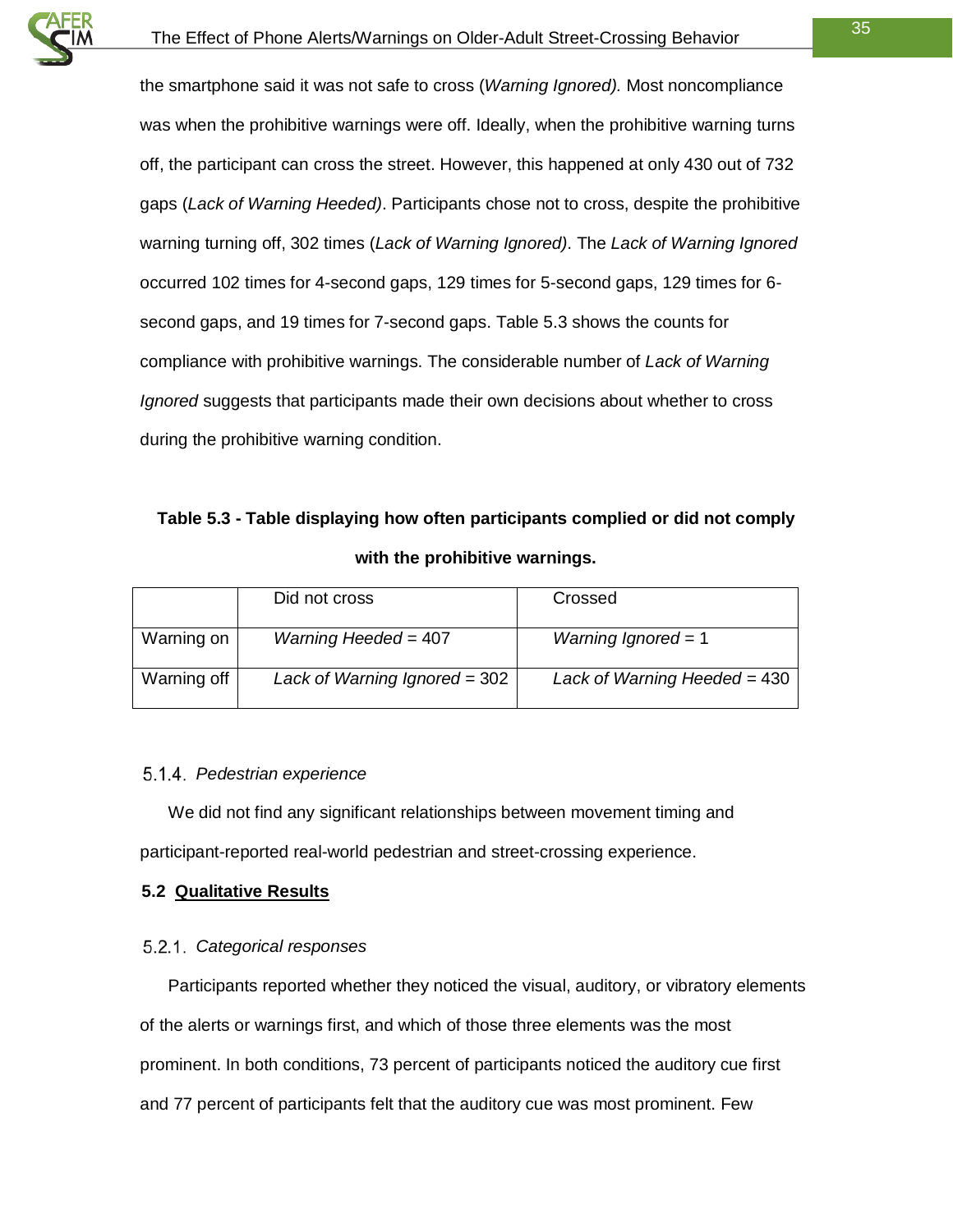

participants reported that the vibratory and visual cues were noticed first or were most prominent [\(Figure 5.2\)](#page-35-1). There were no statistically significant differences between the conditions.



# <span id="page-35-1"></span>**Figure 5.2 - Number of participants who reported whether they noticed audio (left), vibration (middle), or visual (right) first or thought they were most prominent**

#### <span id="page-35-0"></span>*Open-Ended Responses*

We determined that permissive (Pe1-Pe22) and prohibitive participants (Pr1-Pr22) had reasons to view the alerts/warnings as positive and reasons to not need them.

Sixty-eight percent of participants in the permissive alert condition and 50 percent of participants in the prohibitive warning condition mentioned that the alerts/warnings helped them make decisions and made the task easier: *"it was easy... it was like you just didn't have to think about it"* [Pe1]. They also had the potential to help when the participant was less attentive: *"It was accurate enough that it was going to help me if I wasn't paying good attention"* [Pr11]. Conversely, Pe10 reported they *"would be hesitant without [the alerts]."* Participant statements triangulated with our findings that they were more likely to take smaller gaps: *"[The alert] was helpful cause some of the times I wouldn't have crossed because there was that other car coming"* [Pe6]. Participants reported the alerts were useful as a prompt, as opposed to being a decision maker: *"I felt comfortable using [the alerts] as a prompt"* [Pe9].

Fifty percent of permissive participants and 55 percent of prohibitive participants mentioned that they did not need the alerts/warnings, ignored the alerts/warnings, or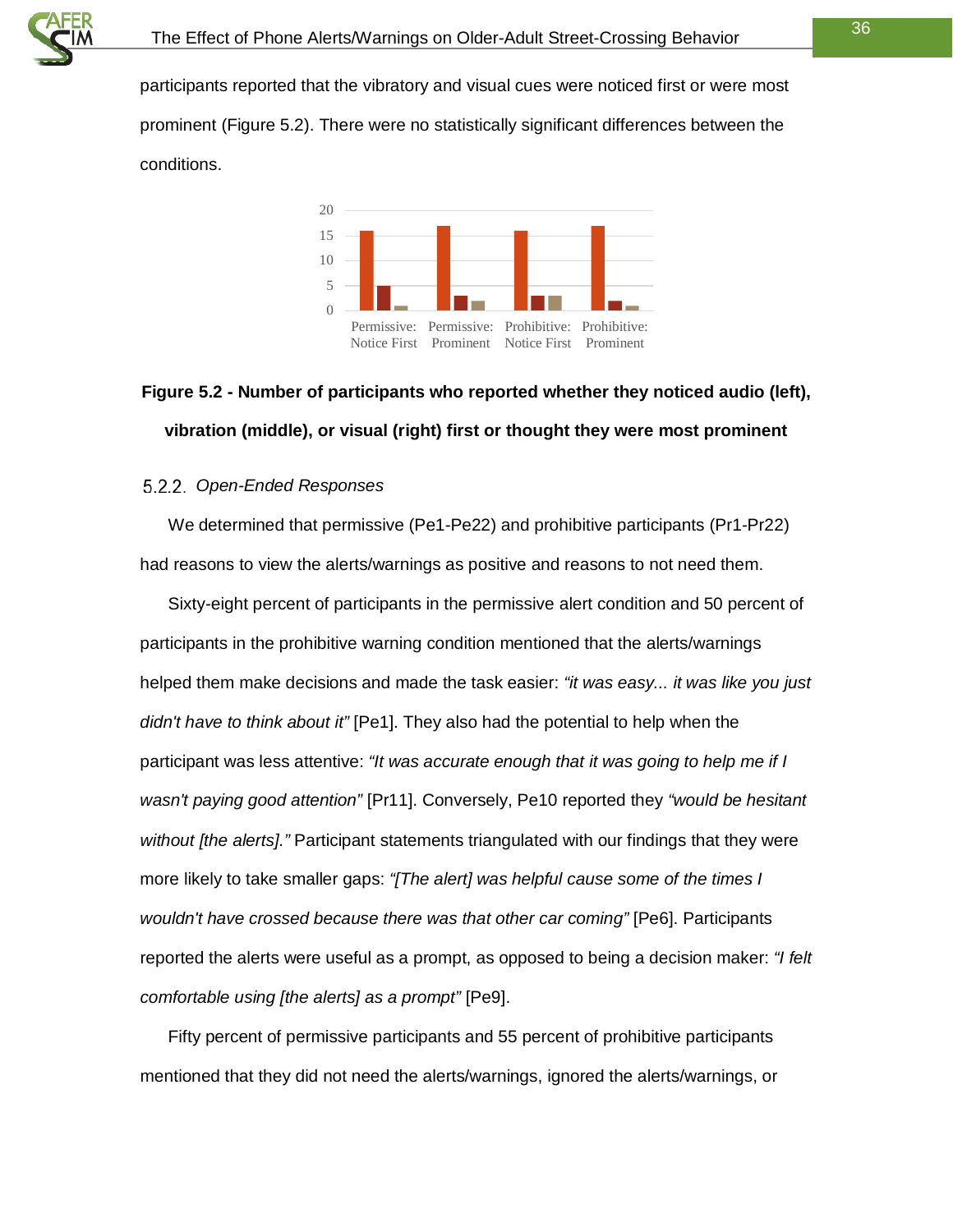

preferred using their own judgement. However, people expressed the utility of the alerts or warnings in the future: *"I would use them especially as I get older"* [Pe4]. Participants also mentioned the potential of use in other contexts: *"If it gave directions and I was in an unknown city I would use it."* [Pe6]. Two participants in the permissive condition and seven in the prohibitive condition mentioned that they would be helpful in riskier contexts. However, most participants spoke to relying on their own judgement solely or more than the alerts: "*If it feels to me like oh there's time to cross the street, I'm probably going to ignore my alert and go"* [Pr21].

We also uncovered a notable difference between the permissive alerts and prohibitive warnings; 45 percent of prohibitive participants mentioned that the warnings were annoying in general or with the voice, likely due to repetition: *"Well like anything if you hear it over and over. After a while you're just like, ok, I'm tired of hearing that"* [Pr11]. No permissive participants expressed annoyance.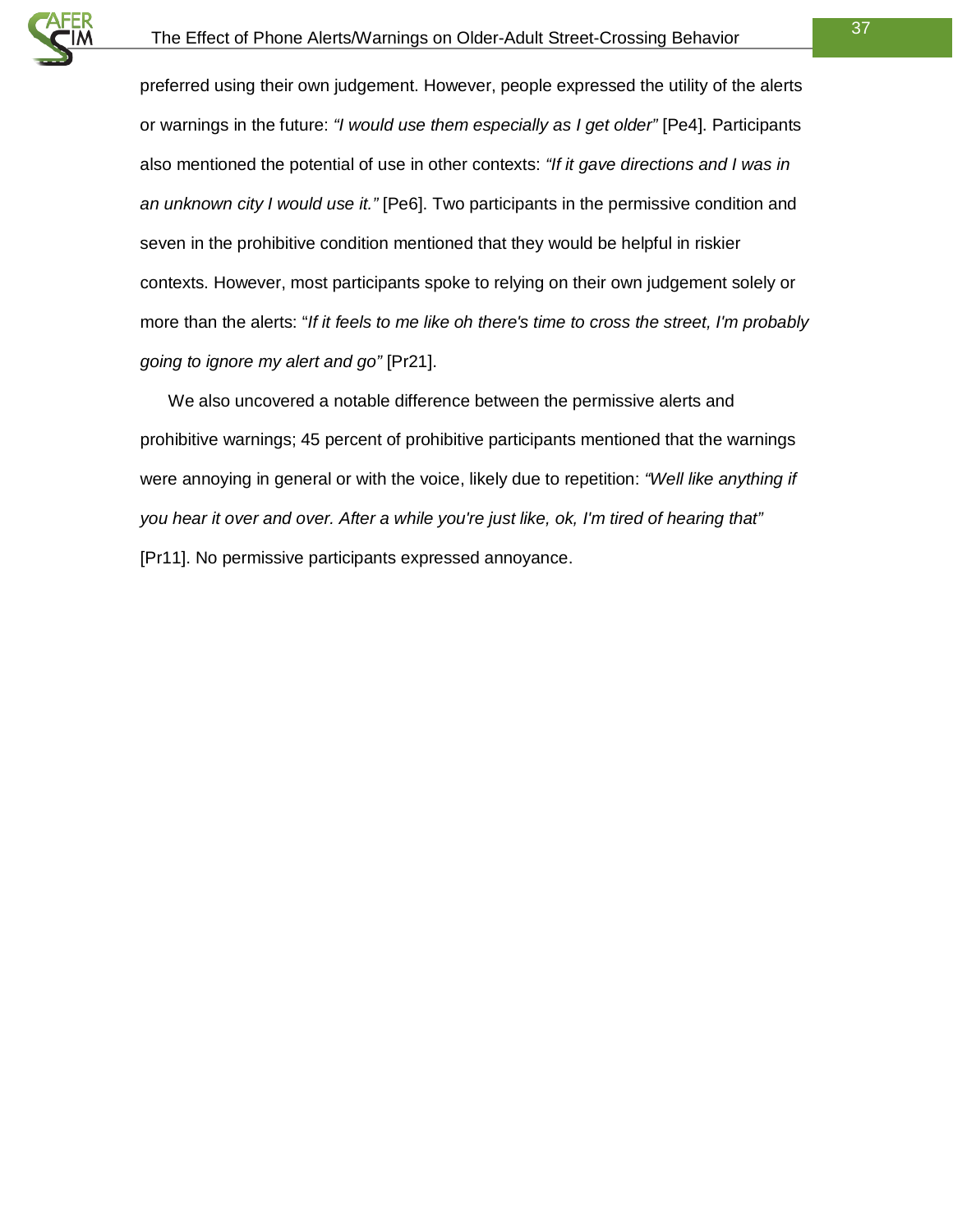#### <span id="page-37-0"></span>**6 Discussion**

This study examined how older pedestrians respond to smartphone alerts and warnings that inform them when it is safe or unsafe to cross a stream of traffic. We looked at two complementary ways to assist pedestrians: (1) permissive alerts that tell the pedestrian when there are safe times to cross, and (2) prohibitive warnings that tell pedestrians when it is unsafe to cross. Both methods were based on the ability of the individual to safely cross a road. We included a control condition in which we gave participants no assistance with making road-crossing decisions.

#### <span id="page-37-1"></span>**6.1 Lessons Learned**

We found that the participants who received permissive alerts took smaller gaps than participants who received prohibitive warnings or those in the control condition. Participants in the prohibitive condition did not differ from those in the control condition. Importantly, even though participants in the permissive condition took smaller gaps, they still had substantial time to spare when they exited the roadway (3.09 s on average). This indicates that the app provided accurate information to participants about the crossability of gaps.

Participants in the control condition were conservative overall, letting gaps go that were crossable given their walking speed. The finding that older adults miss opportunities to cross with 25 mph traffic is consistent with previous work showing that older adults frequently miss opportunities to cross when traffic is slower [4,12]. Our results show that the permissive alerts can help older adults avoid missed opportunities for crossing because they instilled trust in the alerts. The lack of difference in gap selection between the prohibitive and control conditions, however, suggests that participants in the prohibitive condition largely ignored the warnings and relied on their own judgment to make road-crossing decisions.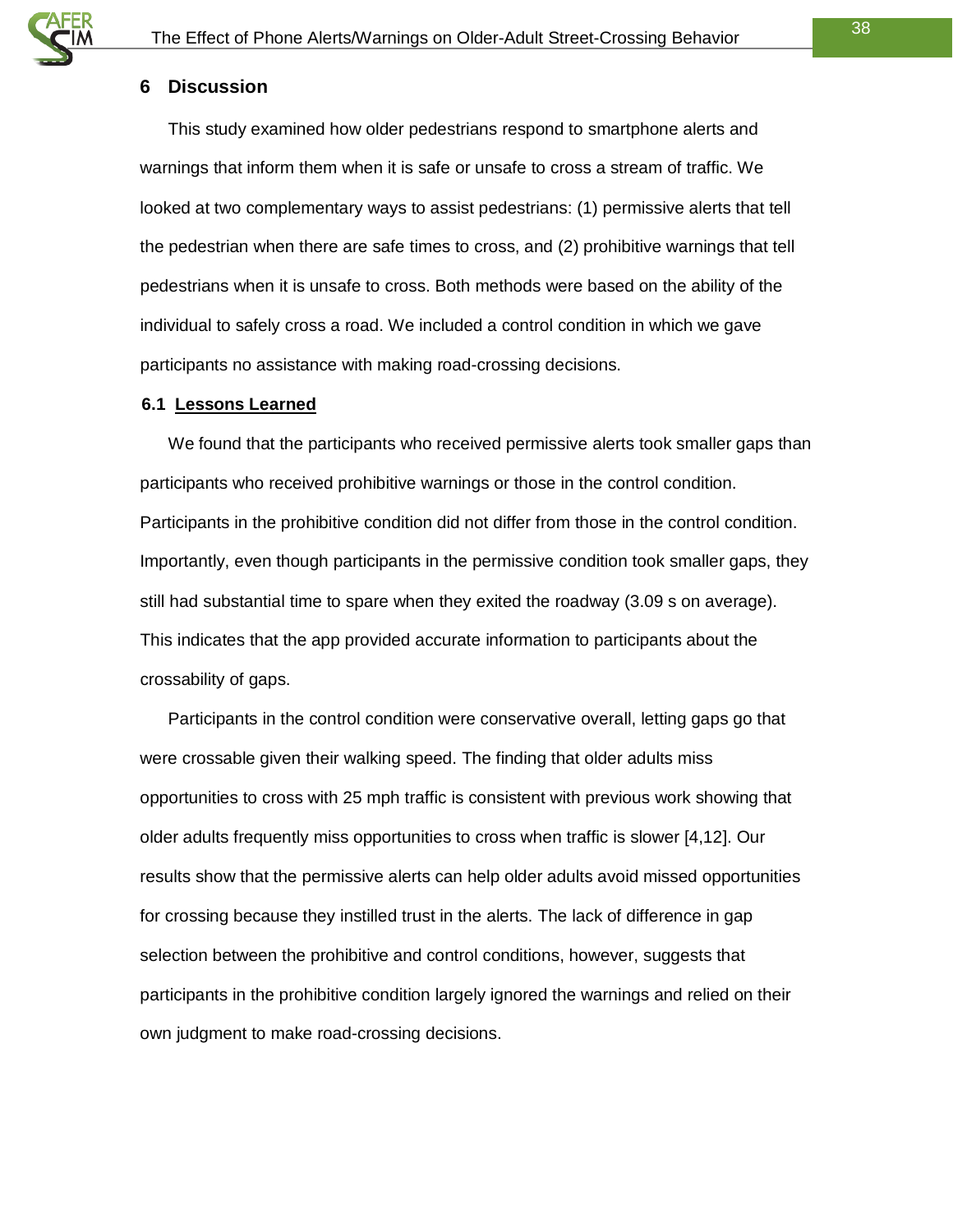The interview responses of participants aligned with these quantitative results nearly half of participants who received the prohibitive warnings stated that the app was annoying, whereas none of the participants who received permissive alerts mentioned them being annoying. Consistent with this, people complied with the permissive alerts but often did not comply with the prohibitive warnings. Participants found utility in the alerts, including making road crossing easier, but realized that they may not need them immediately in real life. However, participants saw the potential of the alert to help in riskier settings, including when they get older or are in riskier contexts (e.g., high traffic, reduced vision).

The movement timing analyses largely showed no differences in performance across the three conditions. The only exception was a marginal difference between the permissive condition and the control condition in time to spare, which we expected given that participants in the permissive condition took smaller gaps. As noted earlier, however, the margin of safety was quite large for all three groups. Interestingly, we found that age (in years) was a significant predictor of all our movement timing measures. As age increased, participants initiated their movement less quickly and crossed the road more slowly. Therefore, there were age-related declines in time to spare when exiting the roadway. This provides further support for the need to design apps for older pedestrians that are ability-based.

#### <span id="page-38-0"></span>**6.2 Limitations and Future Work**

While we were careful in the design of the app and task, there are limitations to this study. First, our study population came from an active and highly educated community, so our findings may not generalize to all older adults. Second, the cars all drove at the same speed, which made the virtual road-crossing task simpler than real-world road crossing. Finally, in the real world, V2P technology will not uniformly deploy to all cars at once; there will exist times in which some cars have this capability and others do not. However, as a starting point, we designed our study to evaluate safely and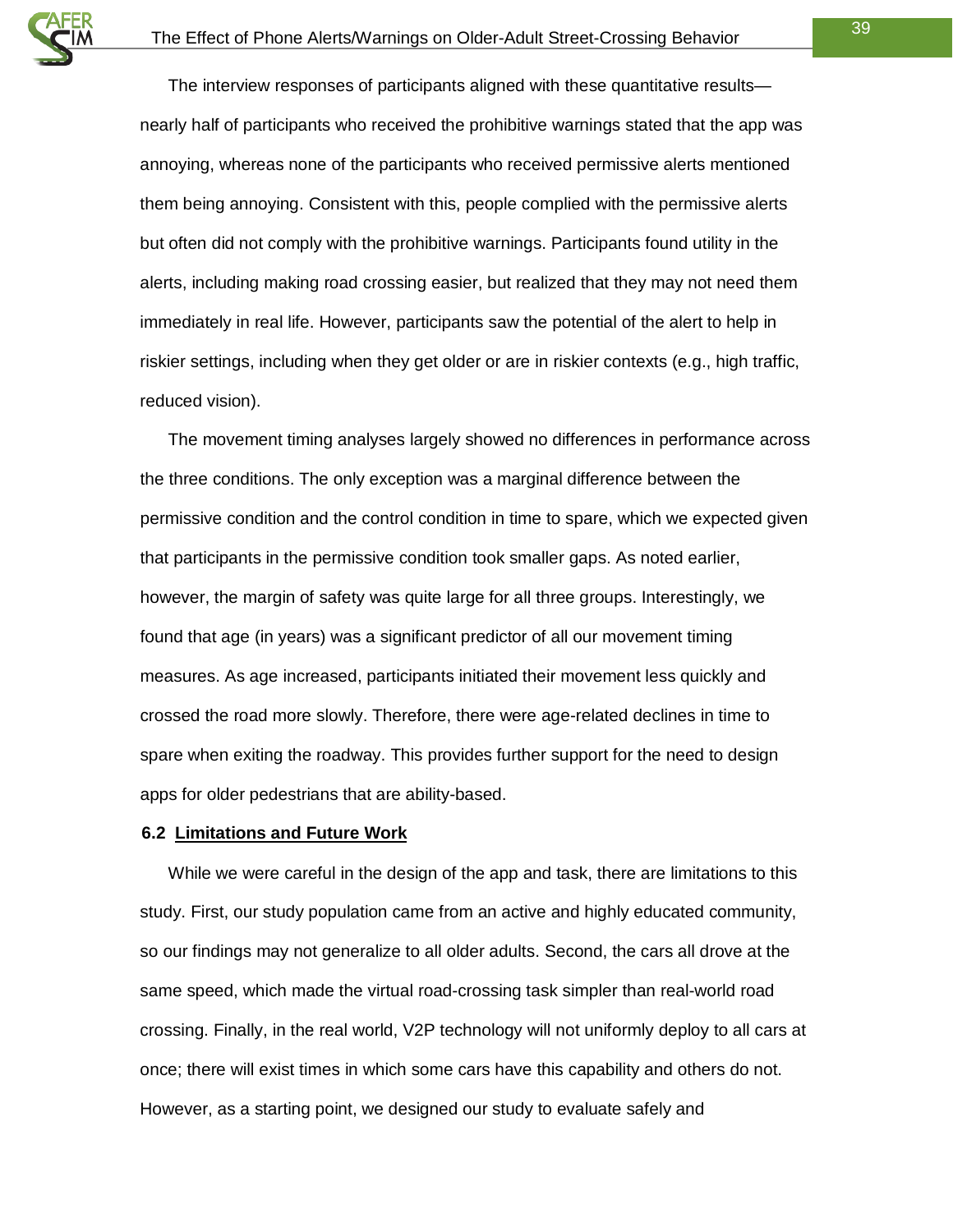systematically how older adults respond to alerts and warnings delivered via a smartphone under ideal conditions.

There are opportunities for future work that could build upon our results. First, researchers should conduct research with older adults in different settings (e.g., urban, rural). Researchers could pursue these efforts in more realistic (controlled) streetcrossing settings, including the roads with higher and varied car speeds. For comparison purposes, it would also be interesting to look at the effects of the ability-based alerts and warnings on young adults who tend not to miss opportunities for crossing and tend to take risky gaps.

#### <span id="page-39-0"></span>**6.3 Design Considerations – Timings of Alerts and Warnings**

Our results underscore the difficulty of providing useful prohibitive warnings to pedestrians. Prior research demonstrated that warnings were ineffective when sent very close in time to when participants had initiated a crossing movement [8]. Participants continued their crossing after receiving a warning even though the warnings were highly predictive of risk.

In this experiment, we attempted to warn participants that crossing opportunities were risky before they began to cross. We timed the verbal warnings so that the spoken warning ended just before the dangerous gap opened and the verbal warning repeated every two seconds until it was safe to cross (e.g., just after a safe gap opened). Participants seemed to have difficulty linking the repeated warnings to the approaching gaps. At times, a warning came close to the time a safe gap reached the intersection. The warning was based on the preceding unsafe gap. However, the participants were likely focusing their attention on the approaching safe gap. In such situations, it may be difficult to cognitively link the auditory warning to the visually perceived gap.

We also timed the permissive alerts such that the verbal indication of "Safe to Cross" was complete before the gap appeared. This decision is in line with the fact that participants were paying attention to the audio. We wanted the participant to be able to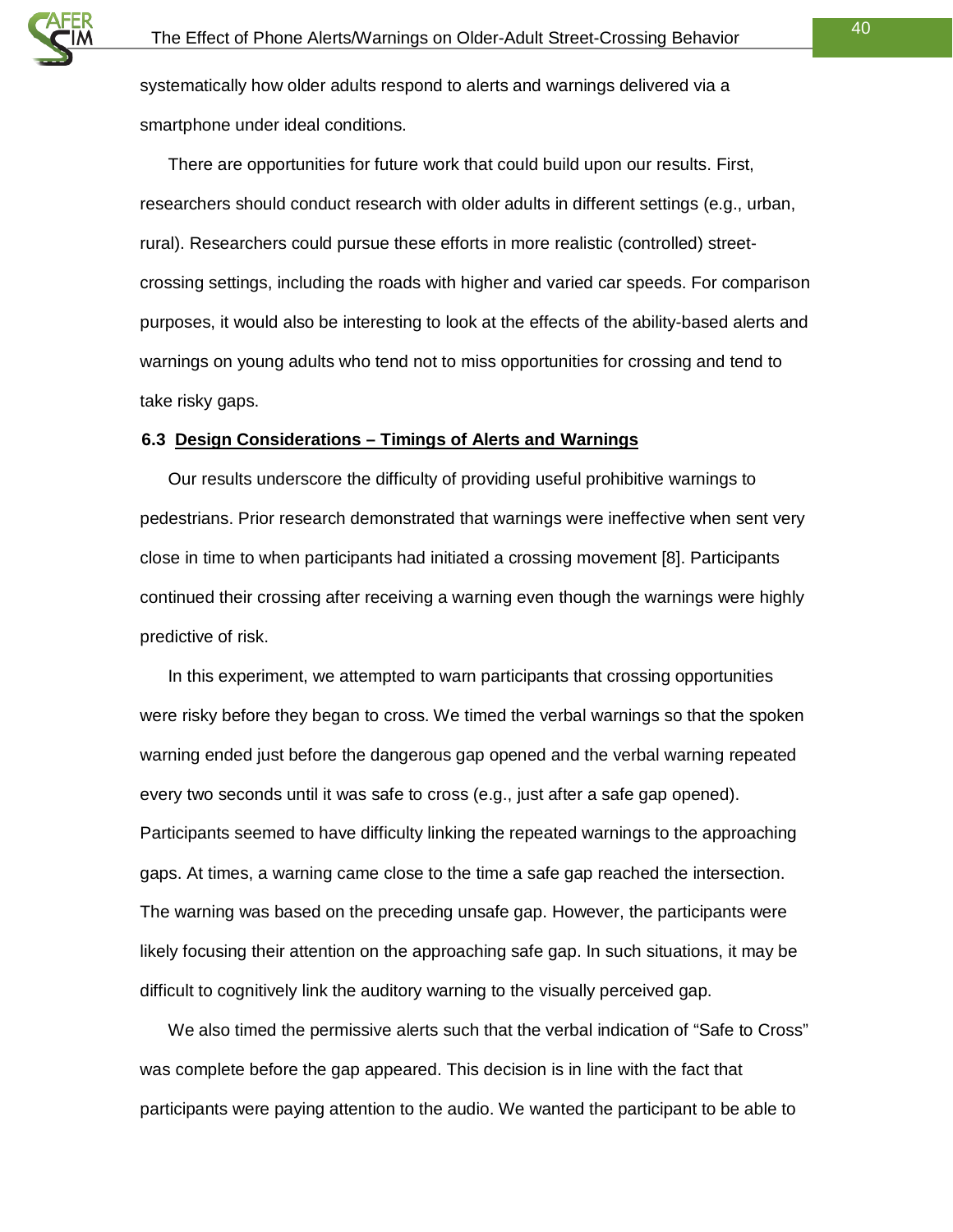

hear the message in its entirety and be able to cross the opportune gap. However, when the alert appears, there is still a car in front of the person, which can cause confusion. One alternative to improve both alerts and warnings would be to use augmented reality (AR) to visually highlight the risky gaps (e.g., by highlighting the approaching gap in an AR display).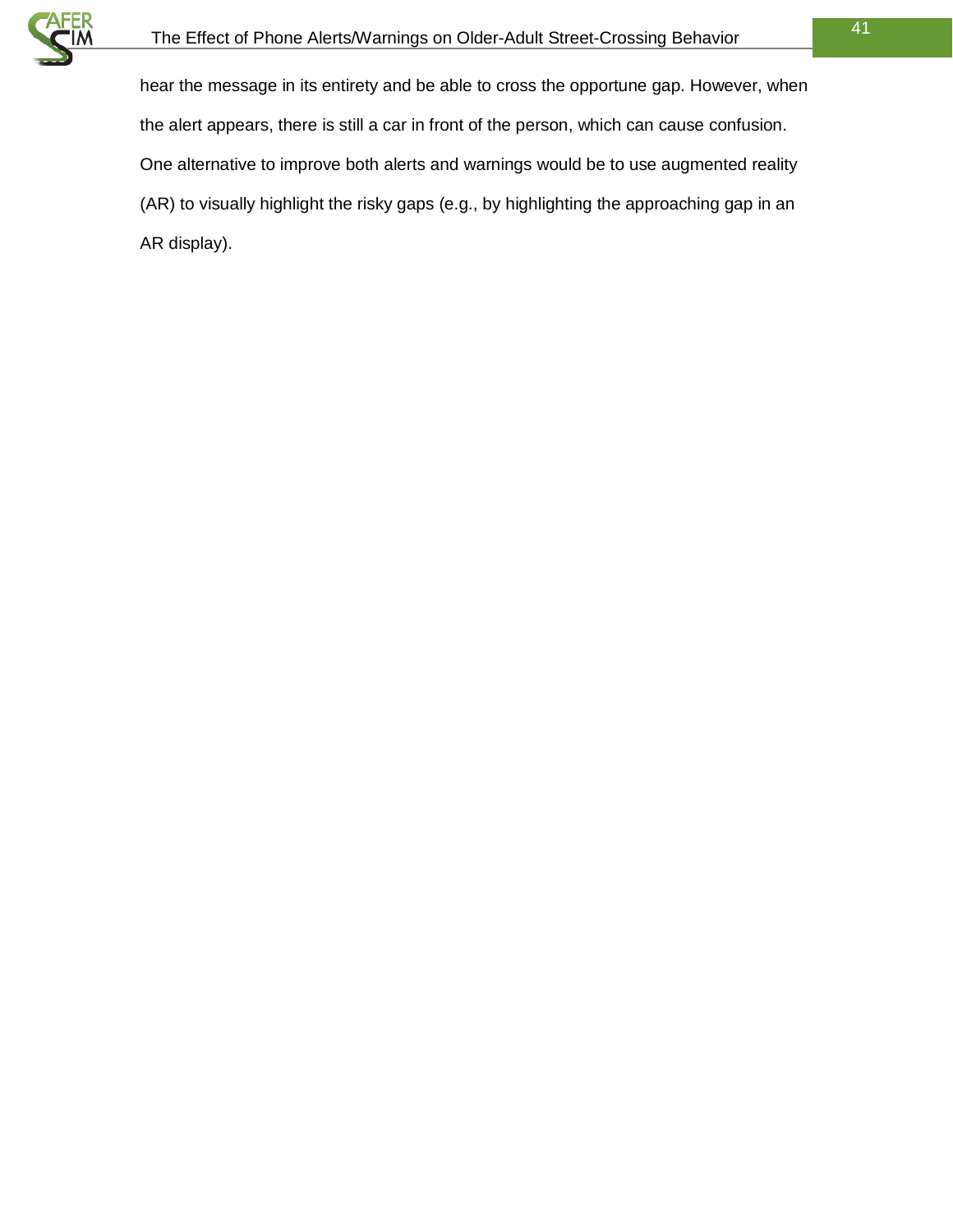#### <span id="page-41-0"></span>**7 Conclusion**

Older pedestrians experience more difficulty in crossing the street than younger pedestrians. In response, we designed two smartphone systems—permissive alerts and prohibitive warnings—to help older pedestrians make safer street-crossing decisions. We conducted a between-subjects study to compare permissive alerts, prohibitive warnings, and a control group and found that participants were more compliant with the permissive alerts than the prohibitive warnings. As a result, participants with permissive alerts crossed the street with smaller (yet safe) gaps than participants in the control or prohibitive warning conditions. Our findings can inform V2P communications technology when communicating with older pedestrians and give us insights about how older pedestrians use (or do not use) smartphone alerts. We also hope the findings will inform research working with older adults in outdoor settings.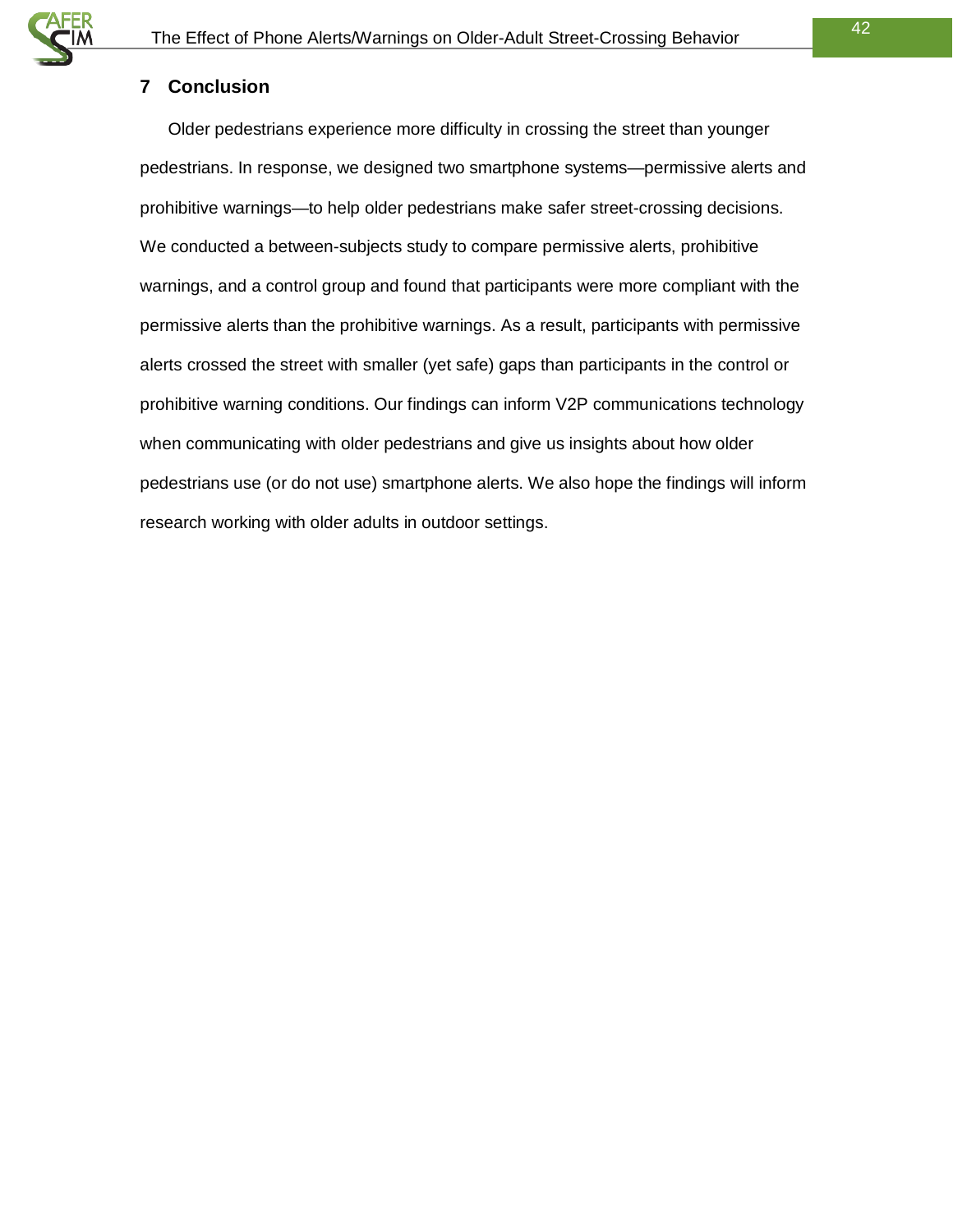

#### <span id="page-42-0"></span>**References**

- 1. World Health Organization. WHO | Global status report on road safety 2018 [Internet]. WHO. [cited 2019 Aug 15]. Available from: http://www.who.int/violence\_injury\_prevention/road\_safety\_status/2018/en/
- 2. LeBeau P. Pedestrian deaths hit 28-year high, and big vehicles and smartphones are to blame [Internet]. CNBC. 2019 [cited 2019 Aug 15]. Available from: https://www.cnbc.com/2019/02/28/pedestrian-deaths-hit-a-28-year-high-and-bigvehicles-and-smartphones-are-to-blame.html
- 3. Pedestrians: 2017 data. [Internet]. Washington, DC: National Highway Traffic Safety Administration; 2019 Mar p. 11. (National Center for Statistics and Analysis). Report No.: DOT HS 812 681. Available from: https://crashstats.nhtsa.dot.gov/Api/Public/ViewPublication/812681
- 4. Dommes A, Cavallo V. The role of perceptual, cognitive, and motor abilities in street-crossing decisions of young and older pedestrians. Ophthalmic and Physiological Optics. 2011;31(3):292–301.
- 5. Dommes A, Cavallo V, Oxley J. Functional declines as predictors of risky streetcrossing decisions in older pedestrians. Accident Analysis & Prevention. 2013 Oct 1;59:135–43.
- 6. Oxley J, Charlton JL, Fildes B. The effect of cognitive impairment on older pedestrian behaviour and crash risk. Melbourne, Australia: Monash University Accident Research Centre; 2005. Report No.: 244.
- 7. Rahimian P, O'Neal E, Paul Yon J, Franzen L, Jiang Y, Plumert J, et al. Using a virtual environment to study the impact of sending traffic alerts to texting pedestrians. In: IEEE Virtual Reality (VR). 2016. p. 141–9.
- 8. Rahimian P, O'Neal E, Zhou S, Plumert J, K. Kearney J. Harnessing Vehicle-to-Pedestrian (V2P) Communication Technology: Sending Traffic Warnings to Texting Pedestrians. Human Factors: The Journal of the Human Factors and Ergonomics Society. 2018 Jun 19;60:001872081878136.
- 9. Anderson M, Perrin A. Technology use among seniors [Internet]. Pew Research Center: Internet, Science & Tech. 2017 [cited 2019 Aug 15]. Available from: https://www.pewinternet.org/2017/05/17/technology-use-among-seniors/
- 10. Zito GA, Cazzoli D, Scheffler L, Jäger M, Müri RM, Mosimann UP, et al. Street crossing behavior in younger and older pedestrians: an eye- and head-tracking study. BMC Geriatrics. 2015 Dec 29;15(1):176.
- 11. Naveteur J, Delzenne J, Sockeel P, Watelain É, Dupuy MA. Crosswalk time estimation and time perception: An experimental study among older female pedestrians. Accident Analysis & Prevention. 2013 Nov 1;60:42–9.
- 12. Oxley JA, Ihsen E, Fildes BN, Charlton JL, Day RH. Crossing roads safely: An experimental study of age differences in gap selection by pedestrians. Accident Analysis & Prevention. 2005 Sep 1;37(5):962–71.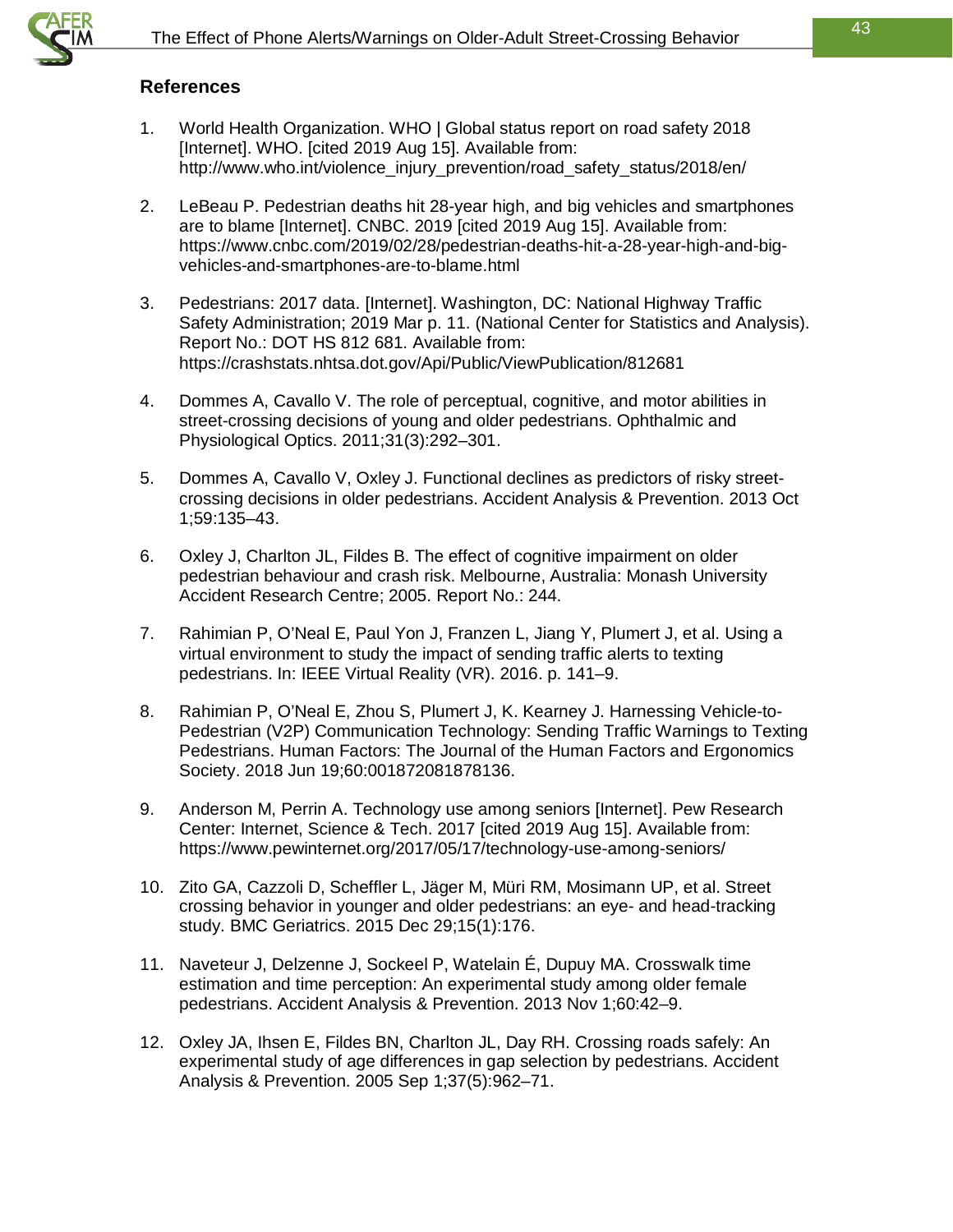

- 13. Anderson GO. Getting Connected: Older Americans Embrace Technology to Enhance Their Lives [Internet]. AARP. 2018 [cited 2019 Aug 19]. Available from: http://www.aarp.org/research/topics/technology/info-2018/technology-useattitudes.html
- 14. Anaya JJ, Merdrignac P, Shagdar O, Nashashibi F, Naranjo JE. Vehicle to Pedestrian Communications for Protection of Vulnerable road Users. In: 2014 IEEE Intelligent Vehicles Symposium. Dearborn, Michigan, United States; 2014. p. 1–6.
- 15. Hussein A, García F, Armingol JM, Olaverri-Monreal C. P2V and V2P communication for Pedestrian warning on the basis of Autonomous Vehicles. 2016 IEEE 19th International Conference on Intelligent Transportation Systems (ITSC). 2016;2034–9.
- 16. Laberge J, Creaser J, Rakauskas M, Ward N. Design of an Intersection Decision Support (IDS) interface to reduce crashes at rural stop-controlled intersections. Transportation Research Part C: Emerging Technologies. 2006 Feb 1;14:39–56.
- 17. Wang T, Cardone G, Corradi A, Torresani L, Campbell AT. WalkSafe: a pedestrian safety app for mobile phone users who walk and talk while crossing roads. In: Proceedings of the Twelfth Workshop on Mobile Computing Systems & Applications - HotMobile '12 [Internet]. San Diego, California: ACM Press; 2012 [cited 2019 Aug 15]. p. 1. Available from: http://dl.acm.org/citation.cfm?doid=2162081.2162089
- 18. Wu X, Miucic R, Yang S, Al-Stouhi S, Misener J, Bai S, et al. Cars Talk to Phones: A DSRC Based Vehicle-Pedestrian Safety System. In: 2014 IEEE 80th Vehicular Technology Conference (VTC2014-Fall) [Internet]. Vancouver, BC, Canada: IEEE; 2014 [cited 2019 Aug 15]. p. 1–7. Available from: http://ieeexplore.ieee.org/lpdocs/epic03/wrapper.htm?arnumber=6965898
- 19. Shumway‐Cook A, Patla A, Stewart A, Ferrucci L, Ciol MA, Guralnik JM. Environmental Components of Mobility Disability in Community-Living Older Persons. Journal of the American Geriatrics Society. 2003;51(3):393–8.
- 20. Arab F, Panëels S, Anastassova M, Coeugnet S, Morellec FL, Dommes A, et al. Haptic patterns and older adults: To repeat or not to repeat? In: 2015 IEEE World Haptics Conference (WHC). 2015. p. 248–53.
- 21. Montuwy A, Dommes A, Cahour B. Helping older pedestrians navigate in the city: comparisons of visual, auditory and haptic guidance instructions in a virtual environment. Behaviour & Information Technology. 2019 Feb 1;38(2):150–71.
- 22. Qian H, Kuber R, Sears A. Maintaining levels of activity using a haptic personal training application. In: CHI '10 Extended Abstracts on Human Factors in Computing Systems. 2010. p. 3217–22.
- 23. Felberbaum Y, Lanir J, Weiss PL (Tamar). Challenges and Requirements for Technology to Support Mobility of Older Adults. In: Extended Abstracts of the 2018 CHI Conference on Human Factors in Computing Systems [Internet]. New York, NY, USA: ACM; 2018 [cited 2019 Sep 8]. p. LBW545:1–LBW545:6. (CHI EA '18). Available from: http://doi.acm.org/10.1145/3170427.3188637